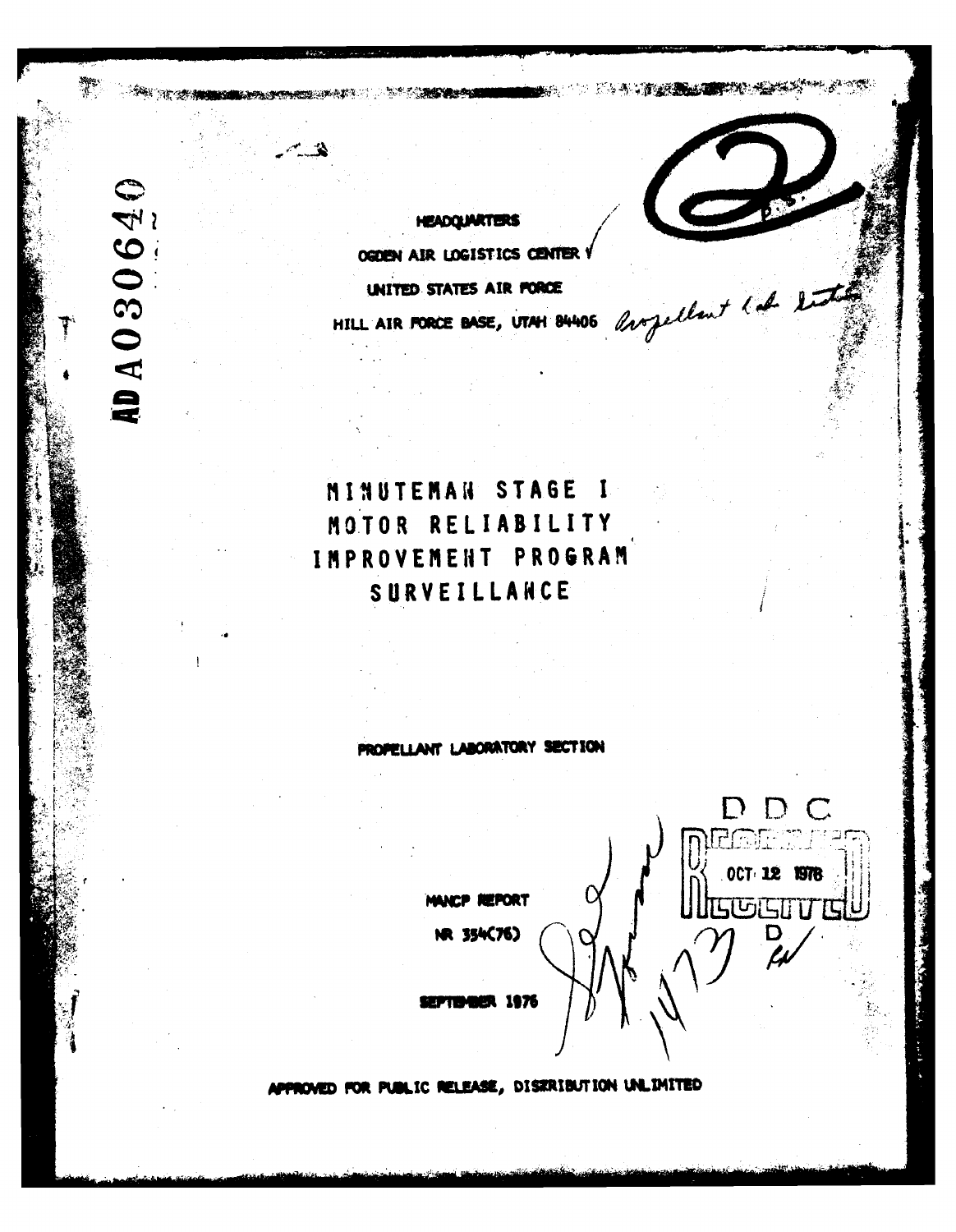

**MANCP** REPORT NR **354(76)** MMEMP **PROJECT** M72632-5MP1l6P

**SURVEILLANCE**

Author

**N A.** *THMa'S* hemist Component & Combustion Test Unit

Engineering **&** Statistical Review By

John K. Scambia Books Engineer DAN L. PETERSEN, Statistician

n L. Peterson

Service Engineering **Data Analysis Unit** Data Analysis Unit

Recommended Approval **By**

T.EANTnAS A. BROWN. Chief Component **&** Combustion Test Unit

Lecondas 1. Brown

Approved By<br>Rom FW oerde

**DON F.** WOODS, Chief Propellant Laboratory Section **CCT 12 1976** 

ليستلفاها

September 1976

Industrial Products & **Ldg** Gear Division Directorate of Maintenance Ogden Air Logistics Center United States Air Force Hill Air Force Base, Utah 84406

**DISTRIBUTION STATEMENT A** protoged for public releases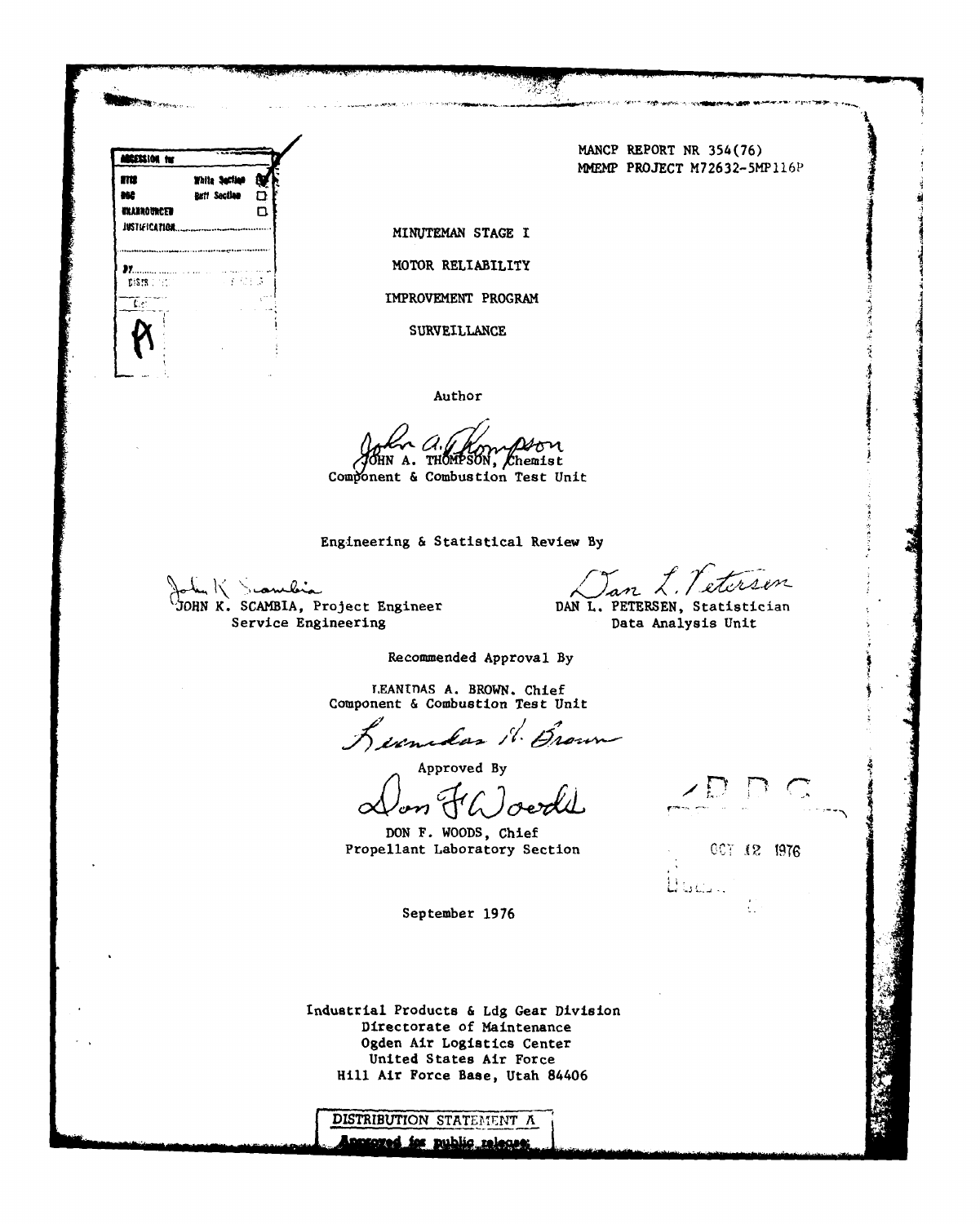# 485TRACT

This report contains data and test results from the third time testing of the Minuteman Stage **I** Reliability Improvement Program (RIP) Surveillance. Thiokol **(aee** IIIR-7300) **had** tested and reported on this program for eight years up through **30** June **1973.** The responsibility **was** then turned over to the Propellant Laboratory (NhNCP) **at OO-ALC.**

In the previous report, data was compared with Thiokol data and was presented in the same format as in Thiokol's final report. In this report, Thiokol's data with the data **from three years of** teasting In MANC?'a laboratory were combined and regression **analysis was made** by MANCP's statistical group.

The purpose of testing is to provide early warning if any **serious** degradation trends occur in the components being evaluated.

**Broad Stock of the Section Real**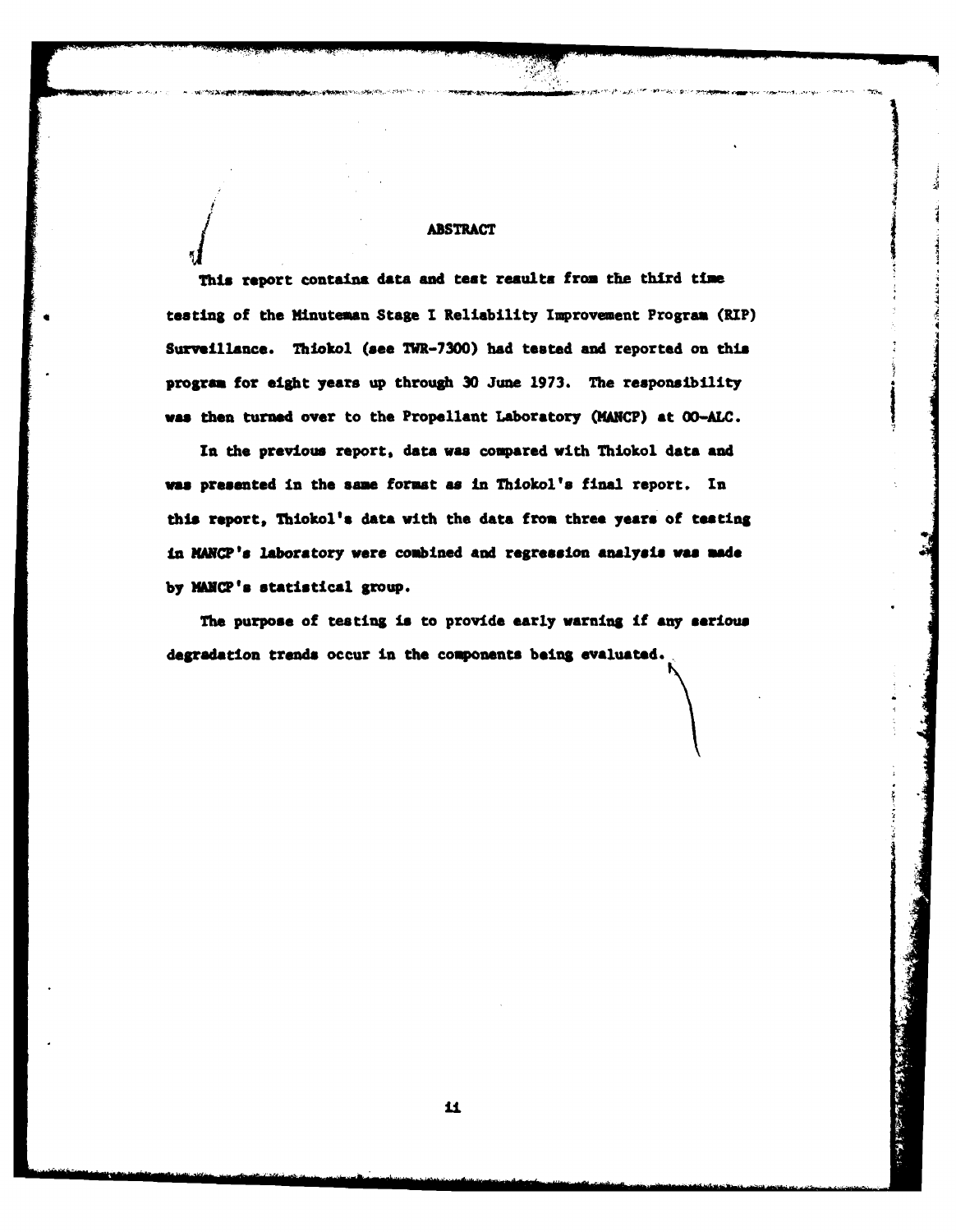### TABLE OF **CONTENTS**

|                      | Page |
|----------------------|------|
| Abstract             | 11   |
| List of Figures      | iv   |
| Introduction:        |      |
| Purpose              | 1    |
| Background           | ı    |
| Statistical Analysis | 4    |
| Test Results         | 5    |
| Conclusions          | 7    |
| Table 1              | 8    |
| Distribution List    | 23   |
| DD 1473              | 24   |

**tii**

**i-**

i.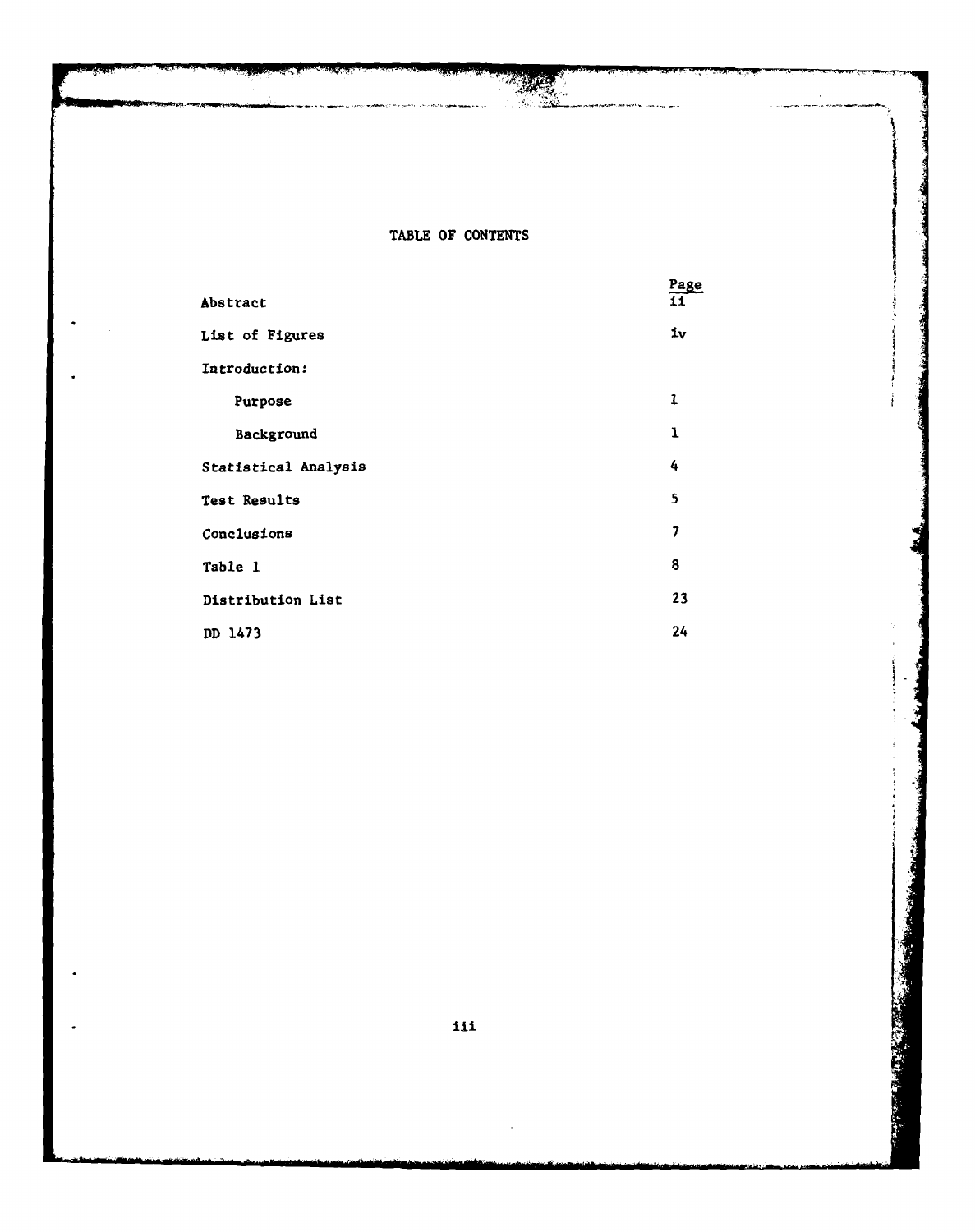## **LIST OF FIGURES**

| <u>Figure Nr</u> |          |                                        | Page |
|------------------|----------|----------------------------------------|------|
| 1                | $RS-1$   | Tenshear Tensile Adhesion<br>0° Angle  | 9    |
| $\overline{2}$   | $RS-1$   | Tenshear Tensile Adhesion<br>45° Angle | 10   |
| 3                | $RS-3$   | <b>Tensile Adhesion</b>                | 11   |
| 4                | $RS-4$   | <b>Tensile Adhesion</b>                | 12   |
| 5                | $RS-20$  | Tensile Adhesion                       | 13   |
| 6                | $RS-24$  | Tensile Adhesion                       | 14   |
| 7                | $RS-5$   | Tensile Strength                       | 15   |
| 8                | $RS-12$  | Tensile Strength                       | 16   |
| 9                | $RS-19A$ | Tensile Strength                       | 17   |
| 10               | $RS-21$  | Tensile Strength                       | 18   |
| 11               | $RS-5$   | Elongation                             | 19   |
| 12               | $RS-19A$ | Elongation                             | 20   |
| 13               | $RS-12$  | Elongation                             | 21   |
| 14               | $RS-21$  | Elongation                             | 22   |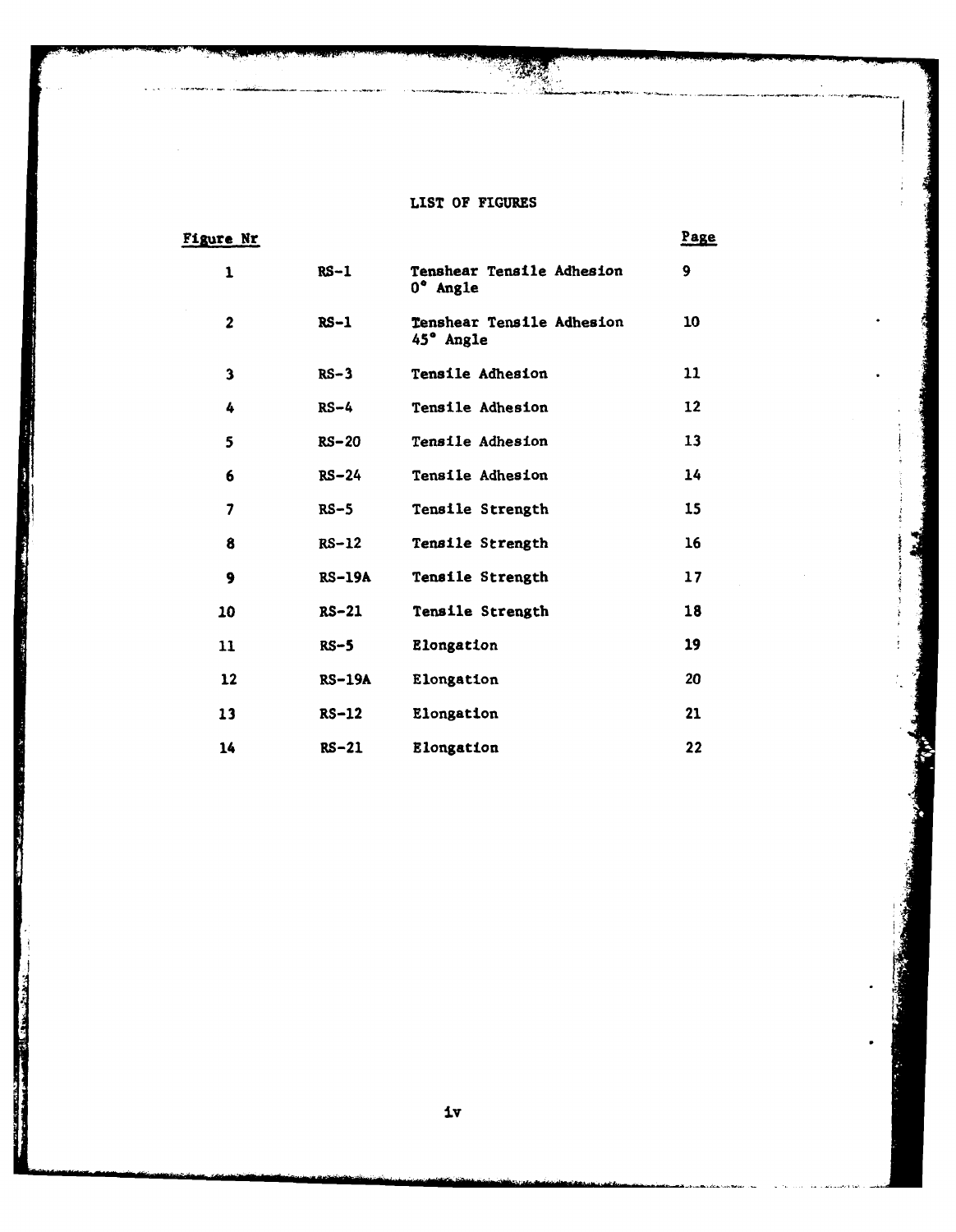#### INTRODUCTION

#### **A. PURPOSE:**

Quality assurance testing was conducted **by** Thiokol for eight years on the RIP program to evaluate the effects of aging on components. Since July of **1973,** testing has been performed by the Propellant Laboratory (MANCP) at OO-ALC.

Evaluation of the test data should provide early warning if serious degradation trends occur. Annual evaluation of the components provide data that can be put into engineering reliability and service life predictions. Testing was performed in accordance with NMEMP Project **M72632-** 5HPll6P.

#### B. **BACKGROUND:**

**CONTRACTOR CONTRACTORS** 

化气管管理

The Minuteman Stage **1** Reliability Improvement Program (RIP) Surveillance program was conducted from its inception through **30** June **1973** by Thiokol/Wasatch Division under SAMSO direction (TWR-7300, 15 Nov 1974). On **I** July 1973, responsibility for testing was turned over to Ogden Air Logistics Center, Hill Air Force Base, Utah.

**1.** The primary program objectives were:

a. Demonstrate that the various components and subsystems meet the service life requirements specified by the motor model specifications.

b. Evaluate the storage behavior of components and subsystems so that the start of ageout in the operational force can he predicted or demonstrated in time to take corrective action.

 $\mathbf{1}$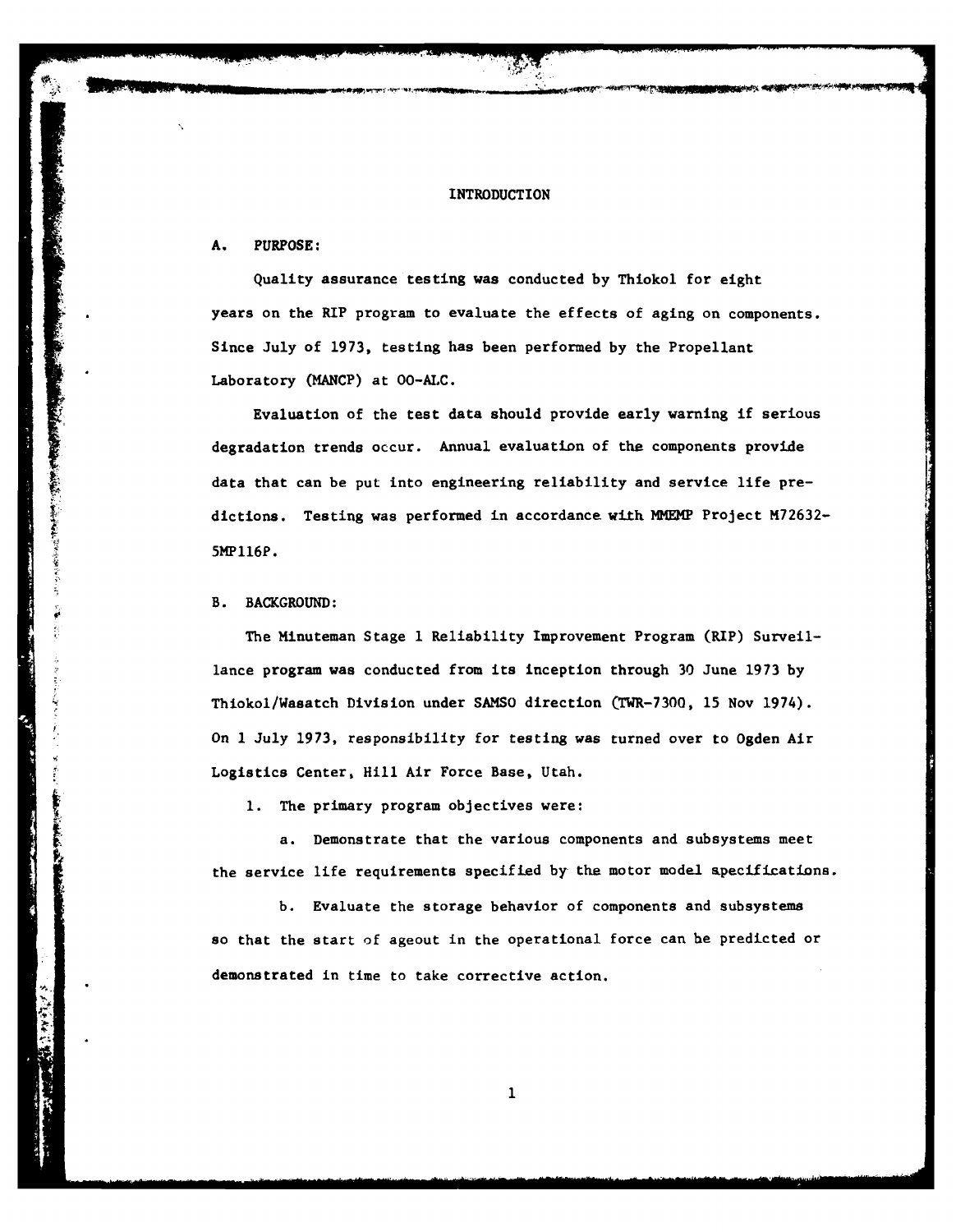c. Identify and verify failure modes in sufficient time to allow orderly replacement or rework of the missile force.

In addition, major program tasks were to evaluate the storage behavior of the RIP Stage I Minuteman motors under environmental conditions representative of the operational concept, and ultimately to aid in predicting the usable life of the operationally deployed motors.

2. Major tasks were:

a. Subject full scale motors to various simulated operational storage conditions and conduct tests and inspections to determine pos- \* sible degradation due to storage.

**b.** Conduct thorough laboratory accelerated aging programs to support the full scale motor program.

c. Provide planning necessary for integrating operational and development motor surveillance programs as data becomes available from operational agencies.

**d.** Correlate and evaluate all data to establish criteria for determining modes of possible degradation due to aging.

e. Suggest means for reducing or preventing such degradation.

**f.** Evaluate the effects of aging on motor performance.

**g.** Provide meaningful estimates of the service life of stage one **motors.**

**3.** Component and laboratory specimens were stored at simulated in-situ condition; and elevated temperatures to induce accelerated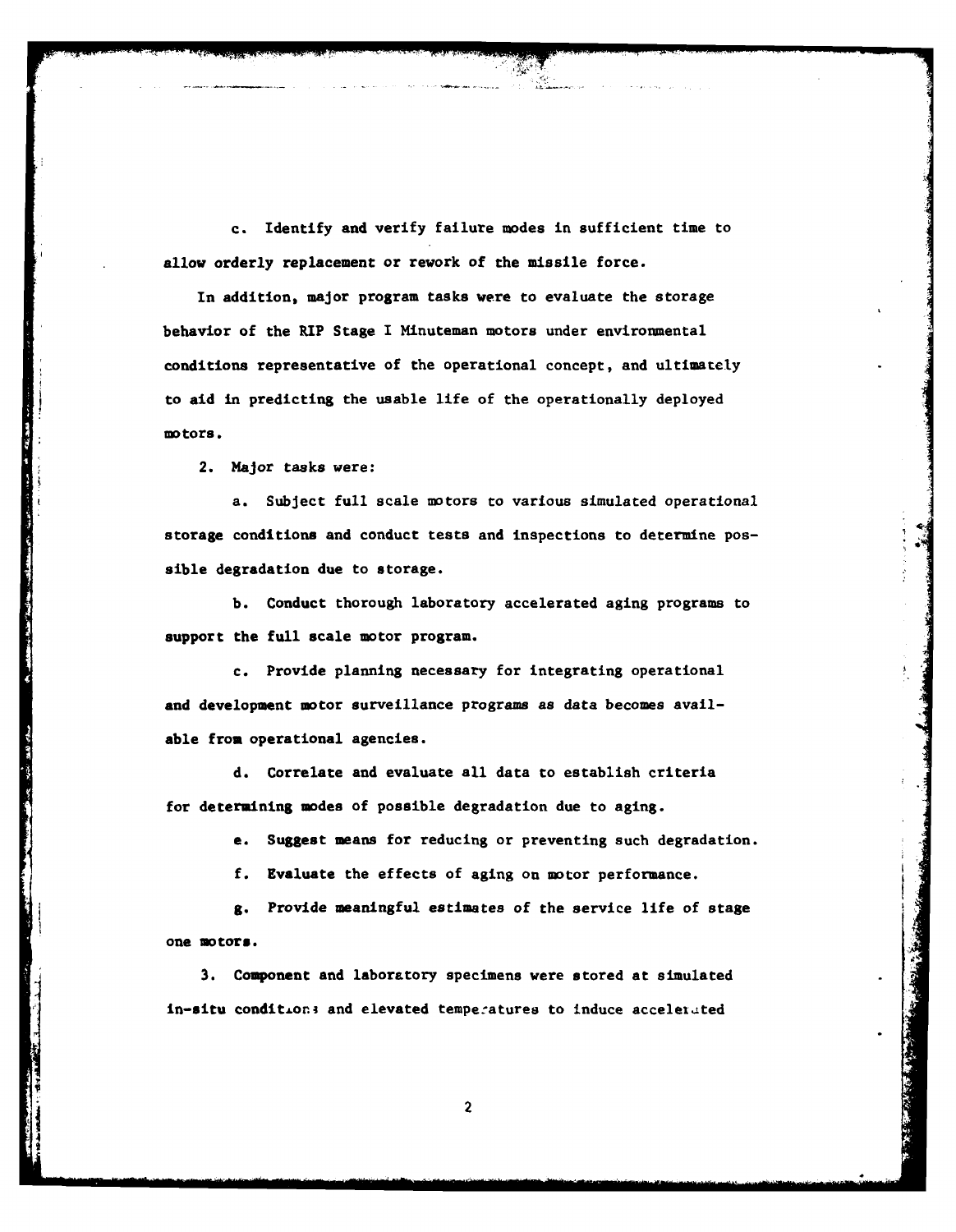aging. Laboratory specimens were selected to evaluate the performance of suspected significant characteristics of the materials under study.

The objectives of the component and laboratory aging effort are:

医皮肤病 医皮肤病

a. Evaluate the aging characteristics of components materials and interfaces affecting the performance of a complete motor.

b. Evaluate the effects of interaction (by migration of materials that interface in the motor assembly).

c. Correlate accelerated aging results with ambient aging results to allow extrapolation of aging trends when insufficient ambient aging data are available.

d. Provide aging data to predict motor and component storage life.

e. Evaluate test specimens and test techniques for improvement of overall surveillance quality.

Component and laboratory specimens prepared **by** Thiokol were tested by this laboratory. The results are shown in the figures and are included with the results from TWR-7300 report. The testing at this time does not cover the full range **of** component testing reported in TWR-7300.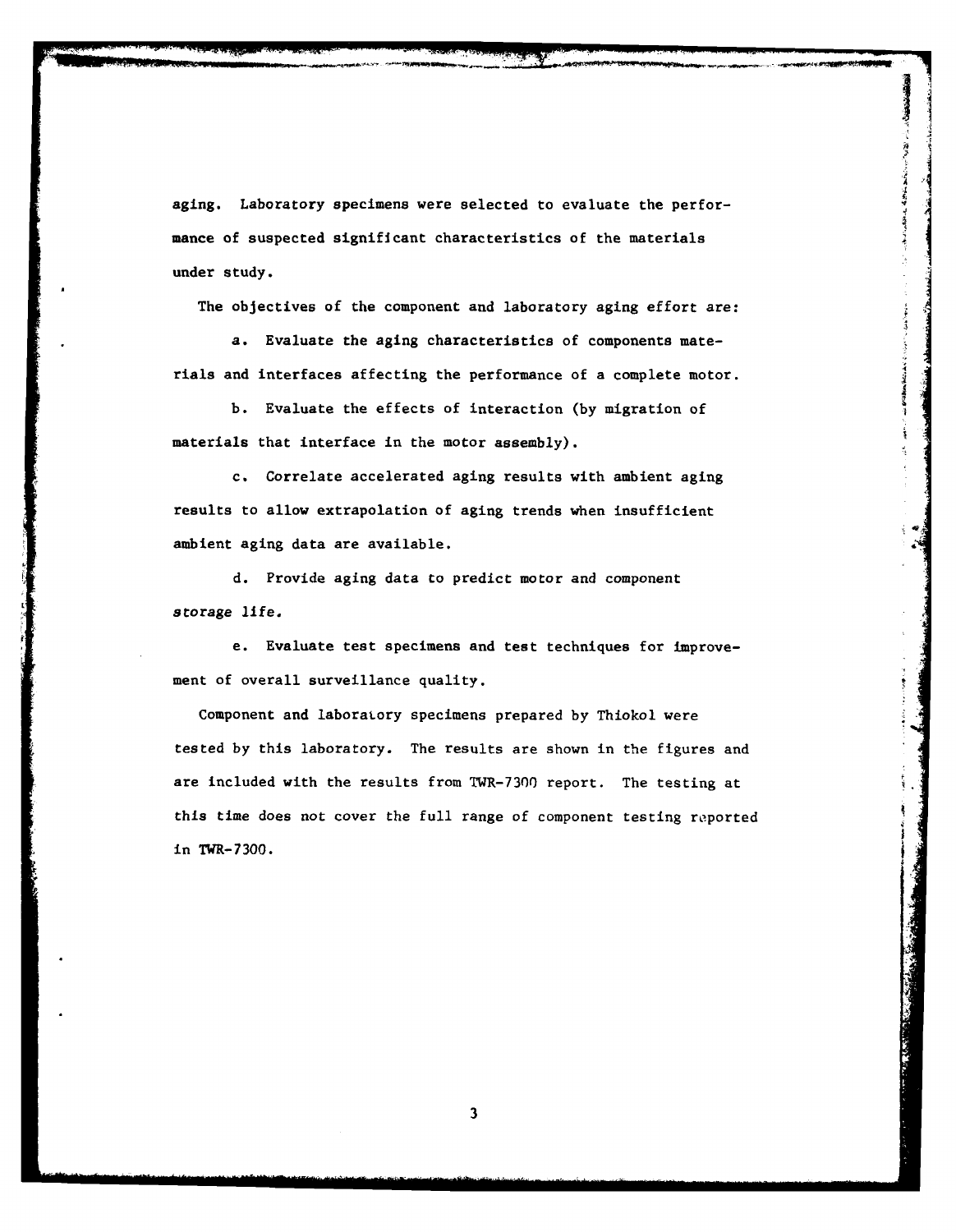#### **STATISTICAL** ANALYSIS

In order to evaluate aging trends, the regression model Y **=** a **+ bX** was employed to evaluate latest test results with respect to past data. Each regression was plotted to display individual test points with a least squares trend line through them. A tolerance band is given to indicate that at ninety percent confidence ninety percent of any data sampling can be expected to be within this interval. A dashed three sigma (three standard deviation) band parallels the least squares trend line. These bands are extrapolated twenty-four months beyond the age of the test materials at the time they were last tested. Regression data at ages eight years and upward represent **MANCP** laboratory testing while previous data were generated **by** Thiokol.

To obtain an overall view of which materials and test parameters have significant aging trends , a table of significance of regression slopes is given, see Table **1.** Statements of significance are given at the five percent level. For those regression parameters having established failure criteria, a one-sided regression analysis was used.

-4-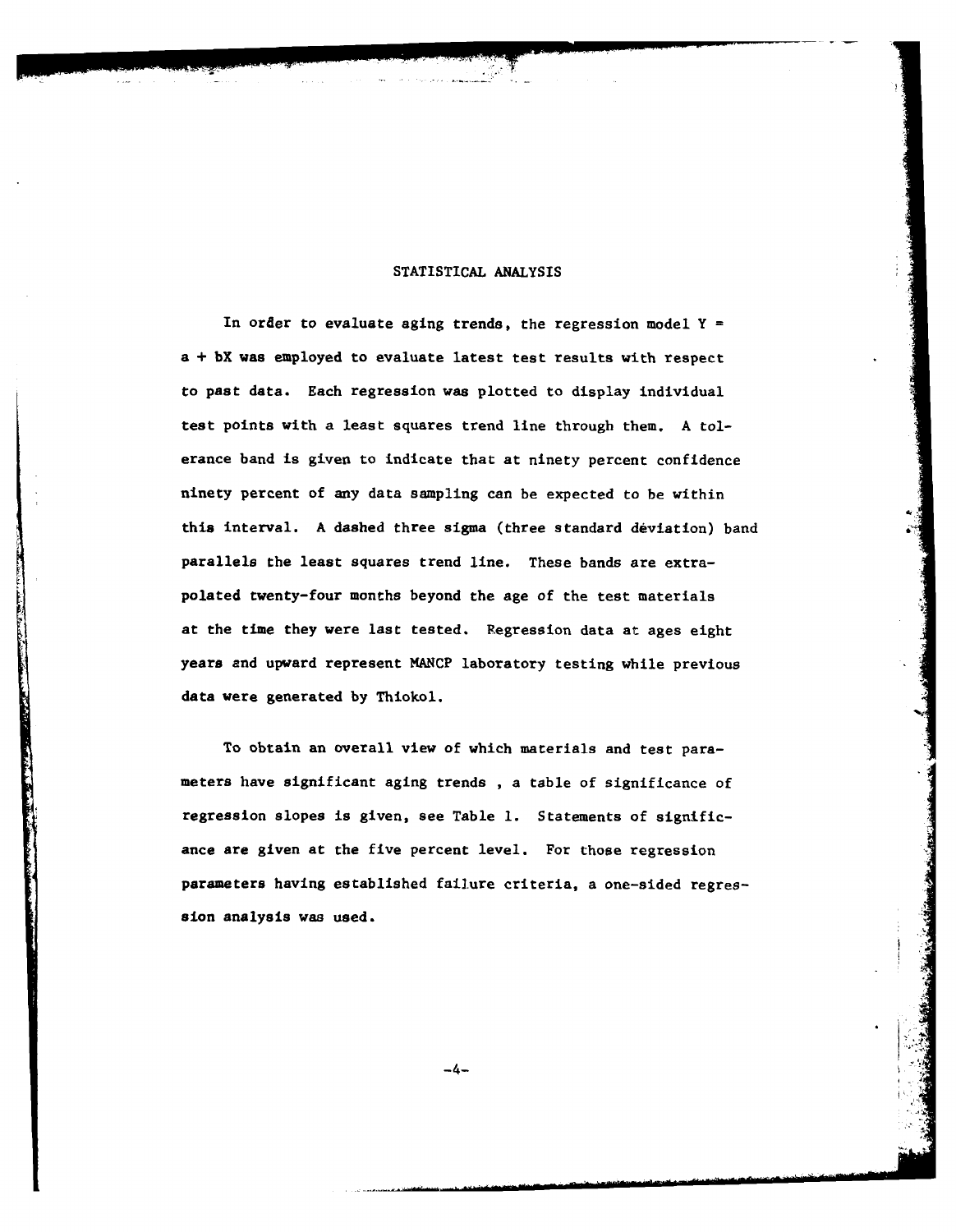#### **TEST RESULTS**

#### **A.** TENSILE ADHESION:

Tenshear (RS-l) tensile adhesion specimens show a statistically significant increase for both the 0° and 45° angle tensile testing (Figures **1** and 2). The failure mode for the **0\*** testing was about 40% cohesive in the propellant and **60%** adhesive propellant to liner; and for the 45° testing about 48% cohesive in the propellant and **52%** adhesive propellant to liner.

Regression analyses for RS-3 (Figure **3),** RS-4 (Figure 4), RS-20 - (Figure **5)** and RS-24 (Figure 6) show no significant aging trends.

The failure mode for RS-3 and RS-4 was determined **by** examination of the surface area with the aid of a microscope. For RS-3, the failure mode appears to be about **90%** adhesive to primer and **10%** primer to fiber on four specimens while the fifth specimen showed about **85%** adhesive to primer, **10%** primer to fiber and **5%** cohesive in **UF** 31-43. For RS-4, the failure mode was about **70%** cohesive in adhesive, **25%** adhesive to fiber and **5%** fiber failure. The RS-20 failure mode was **100%** metal to adhesive. For RS-24, low adhesion silicone rubber to inlet graphite, the failure mode was about **90%** adhesive carbon to rubber and **10%** cohesive in the rubber for three specimens, 99% adhesive carbon to rubber and 1% cohesive in the rubber for one specimen, and the remaining specimen showed about 25% adhesive failure carbon to rubber and **75%** cohesive in the rubber.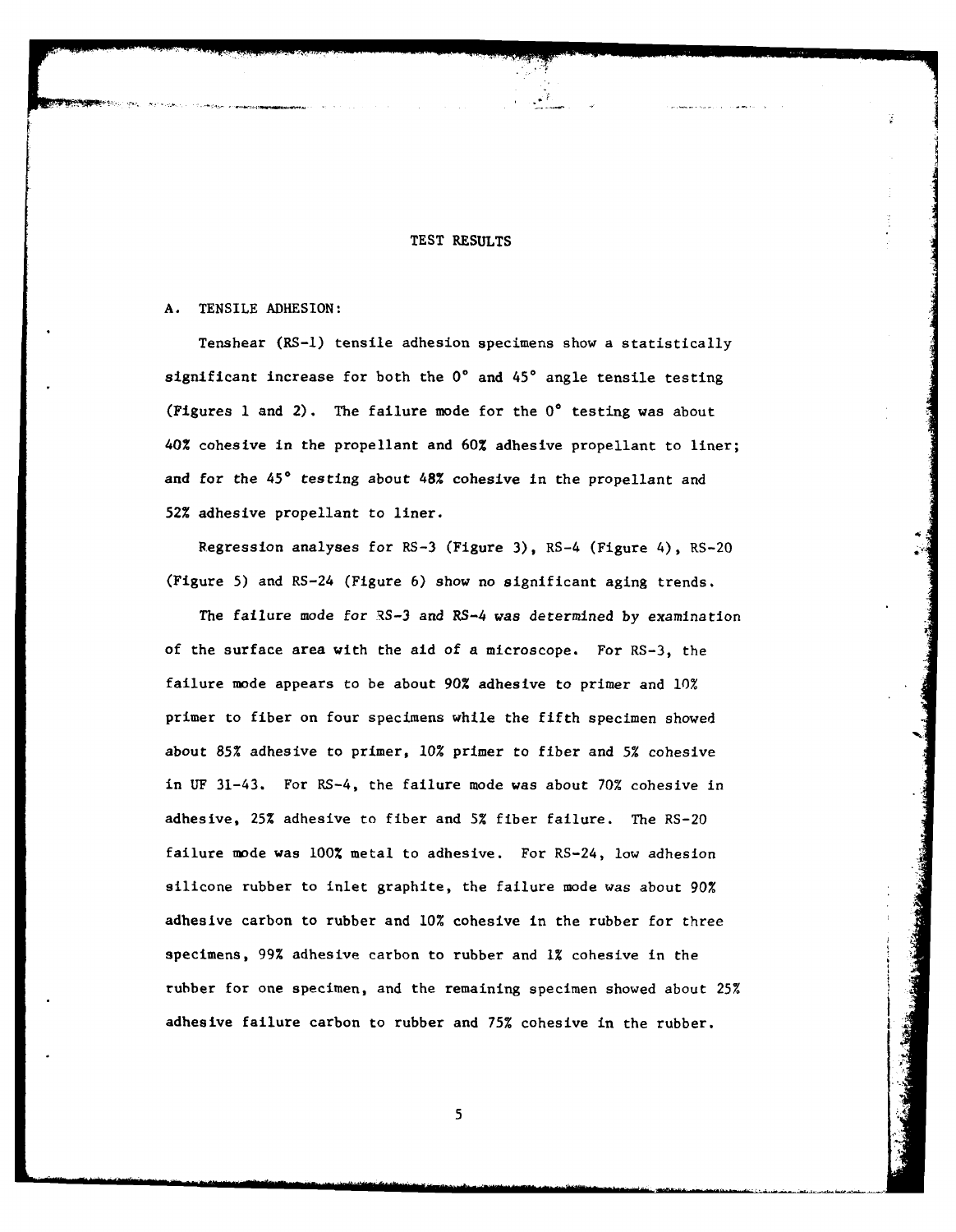#### B. **TENSILE** STRENGTH:

The tensile strength for RS-5, RS-19A and RS-21 do not show significant trends (Figures **7** thru **10).**

#### **C.** ELONGATION:

RS-5 and RS-19A show no change (Figures **11** and **19A).** RS-12 shows a statistically significant gradual decrease (Figure **13)** and RS-21 shows a statistically significant gradual increase (Figure 14).

Ŧ.

 $\mathcal{A} \in \mathbb{R}^{N}$ 

 $\sim$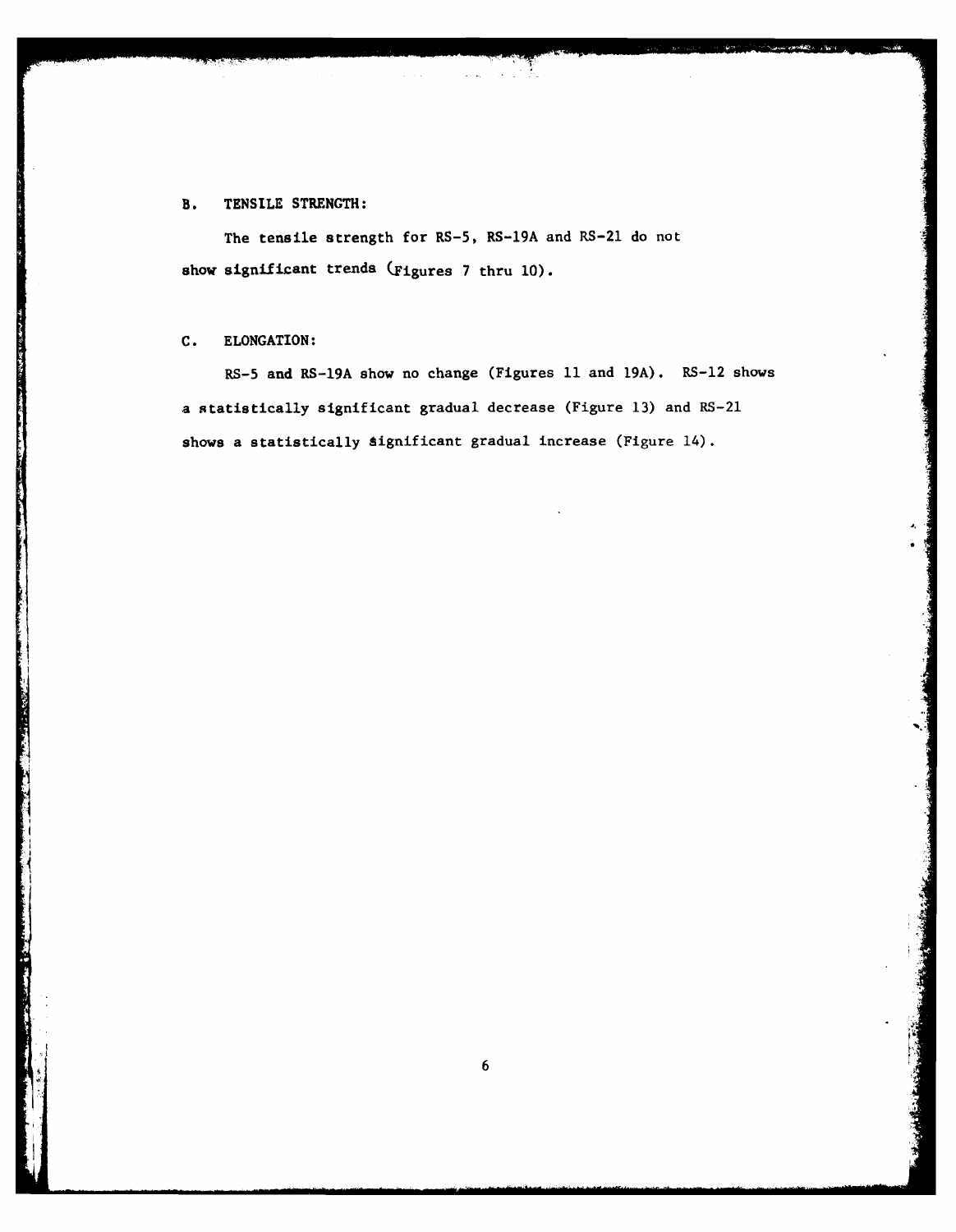#### CONCLUSIONS

والمهور وبالممارك والرد

The regressions show little or no change in trends from those previously established and are in good agreement with TWR-7300 data. Therefore, the service life of these components may he extended for at least two years beyond the last data point.

#### RECOMMENDATIONS

To assure the extended capability of these component materials, it is recommended that testing be continued.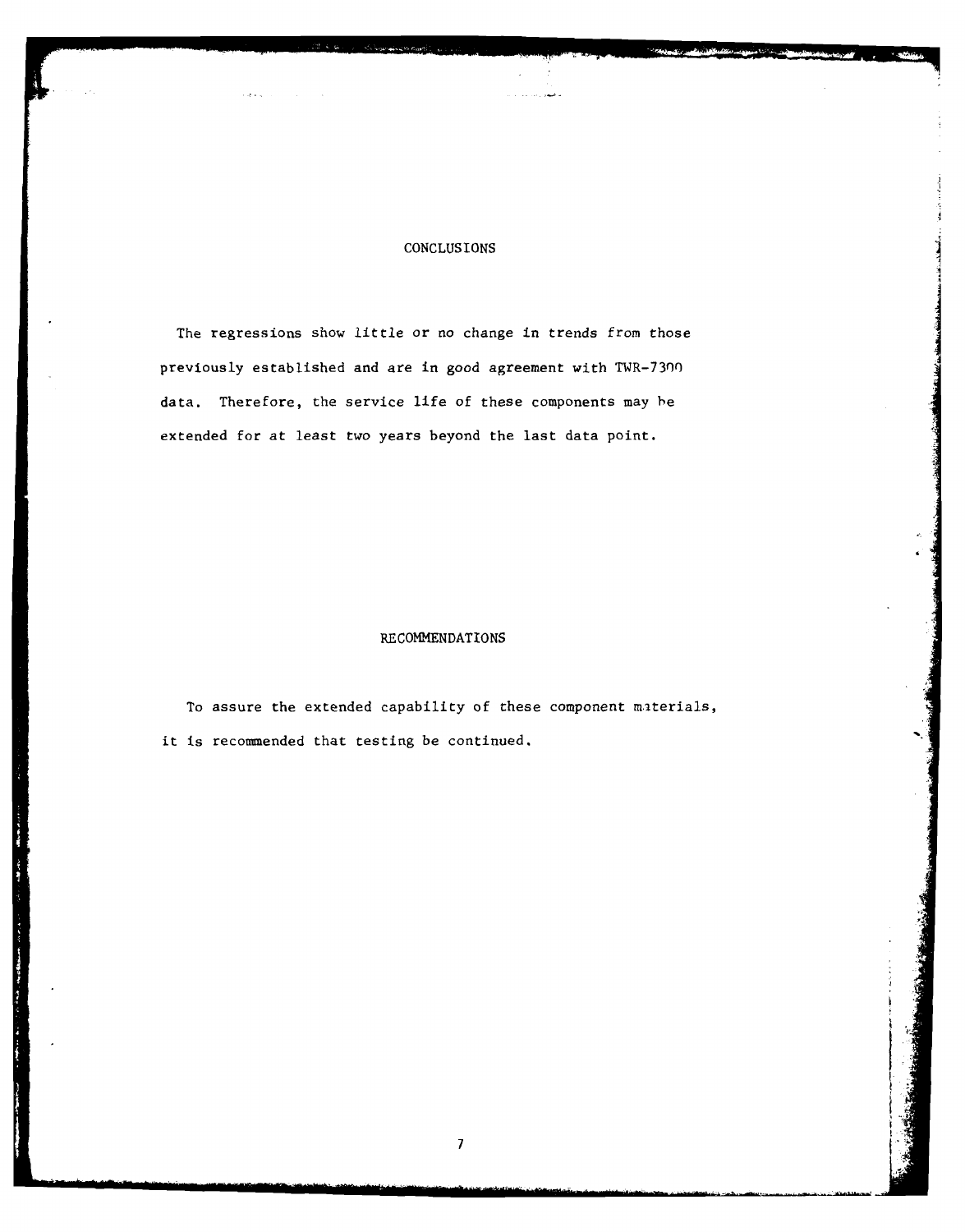#### TABLE **1**

j<br>1

استخداد.<br>ا

I

8

#### Significance of Regression Slopes

|          |                            |           | Significance |         |                 |
|----------|----------------------------|-----------|--------------|---------|-----------------|
|          |                            | Slope     | of Slope     | t-value | $\frac{DF}{28}$ |
| RS-1     | Adhesion at 0 deg          | $+$       | $S*$         | 4.04    |                 |
| $RS-1$   | Adhesion at 45 deg         | $\ddot{}$ | S∗           | 3.28    | 28              |
| $RS-3$   | Tensile adhesion $(Sm)$ -  |           | $NS*$        | 0.15    | 49              |
| RS-4     | Tensile adhesion $(Sm)$ +  |           | $S^*$        | 1.84    | 52              |
| $RS-20$  | Tensile adhesion $(Sm)$ -  |           | NS*          | 0.98    | 51              |
| $RS-21$  | Tensile strength $(Sm)$ +  |           | NS.          | 1.24    | 99              |
| $RS-24$  | Tensile adhesion $(S_m)$ + |           | NS.          | 0.09    | 46              |
| $RS-5$   | Tensile strength $(Sm)$ +  |           | NS.          | 0.38    | 77              |
| $RS-12$  | Tensile strength (Sm) -    |           | NS.          | 1.53    | 100             |
| RS-5     | Elongation (er)            | ┿         | NS*          | 0.90    | 75              |
| $RS-12$  | Elongation (er)            |           | S            | 3.11    | 83              |
| $RS-19A$ | Elongation (er)            | $\ddot{}$ | NS.          | 0.64    | 68              |
| $RS-21$  | Elongation (er)            | $\ddot{}$ | S            | 2.06    | 83              |
| $RS-19A$ | Tensile strength (Sm)      |           | S*           | $1.93*$ | 57              |

Single sided regression analysis employed when a failure criteria is used.

DF **-** Degress of freedom

**S -** Significant

**NS -** Not significant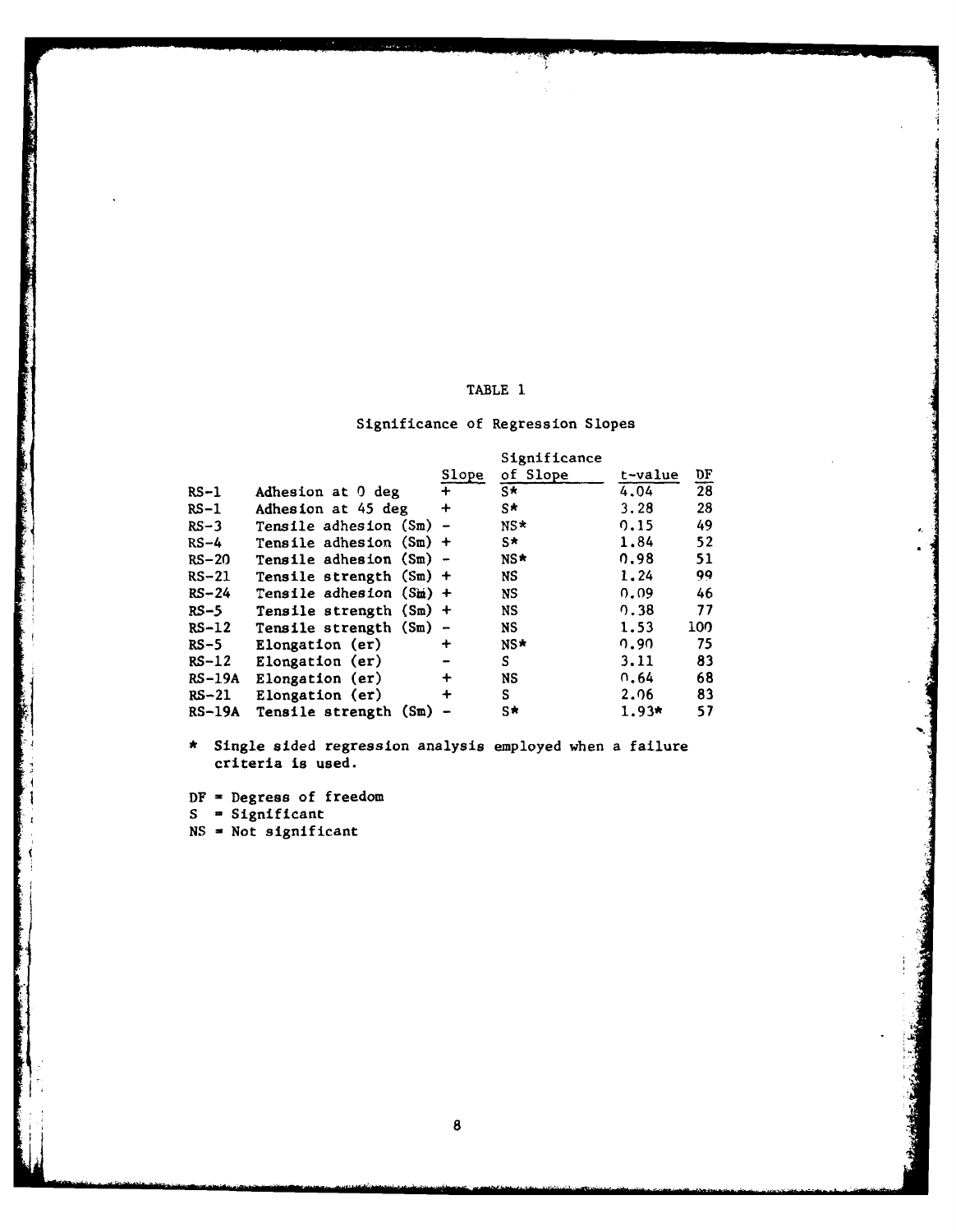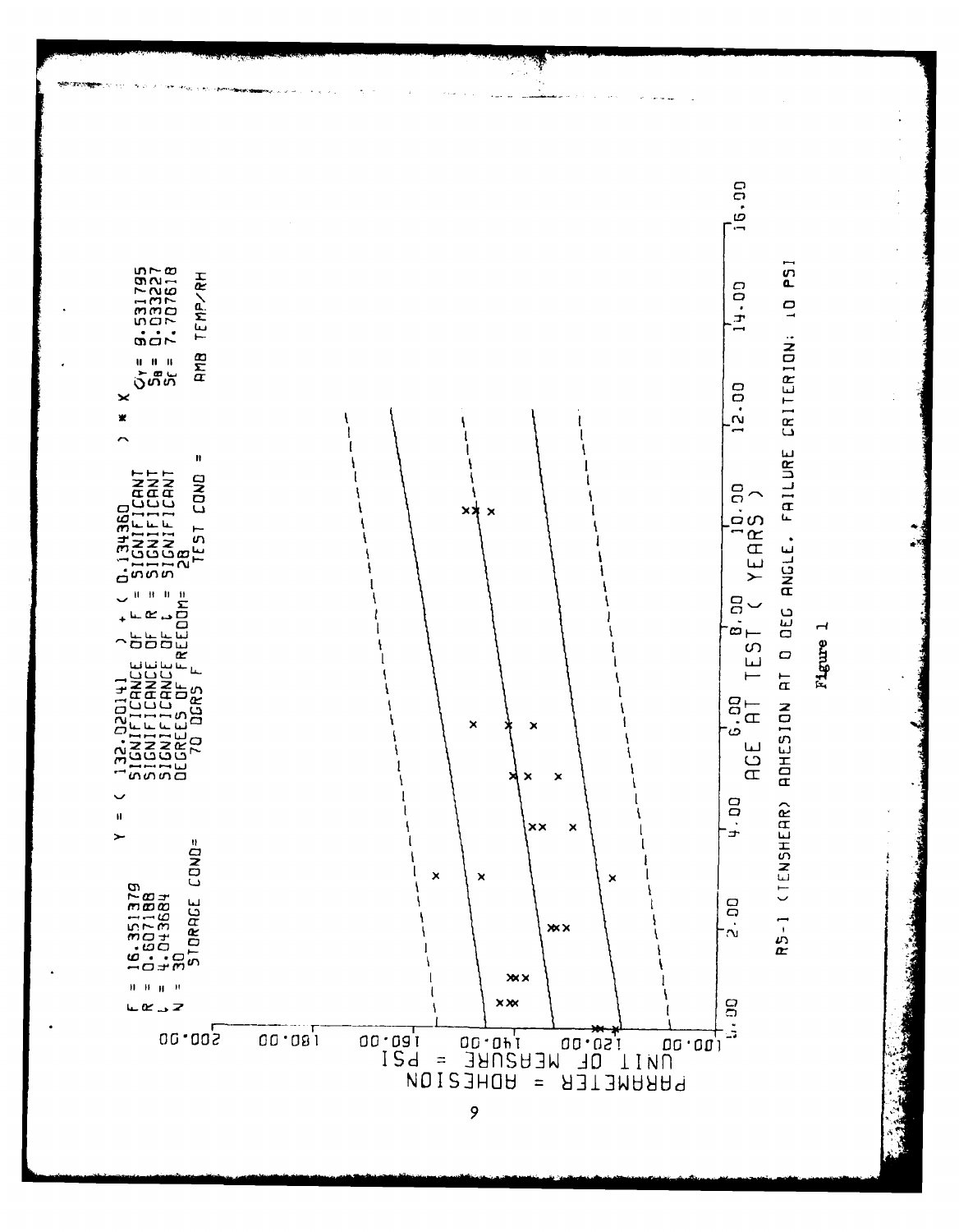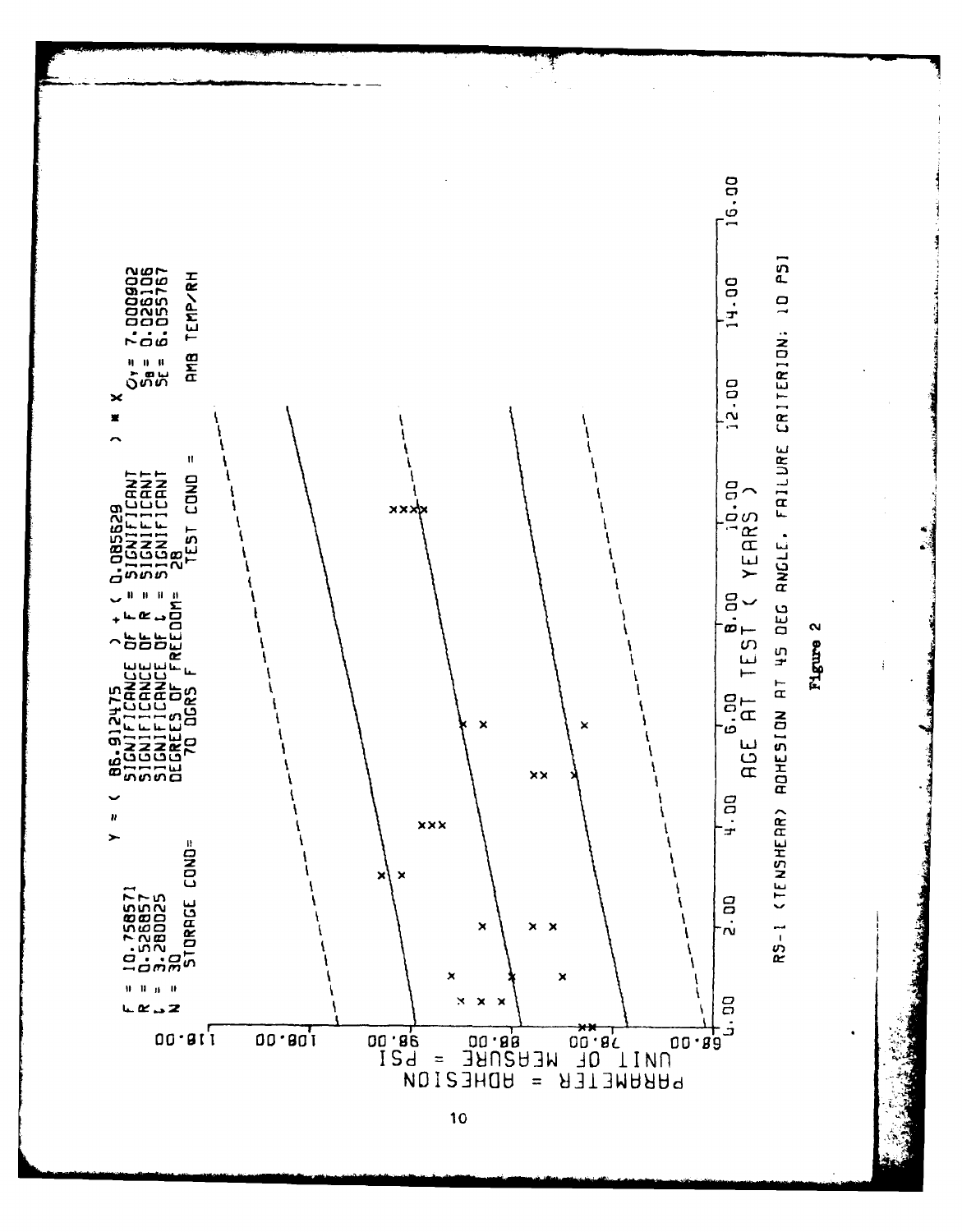

 $\tilde{ }$ Figure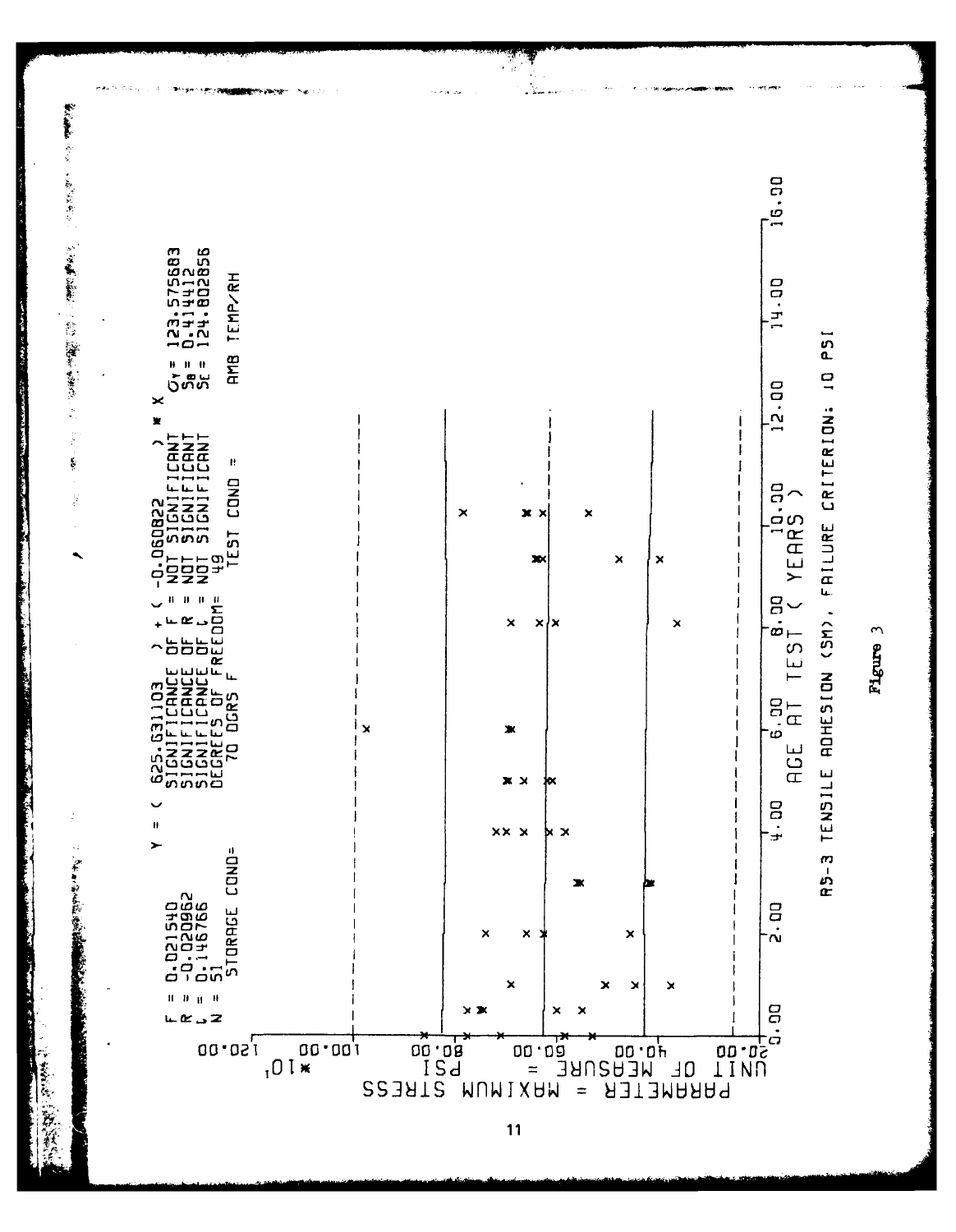

न्दर्भ<br>स्टब्स्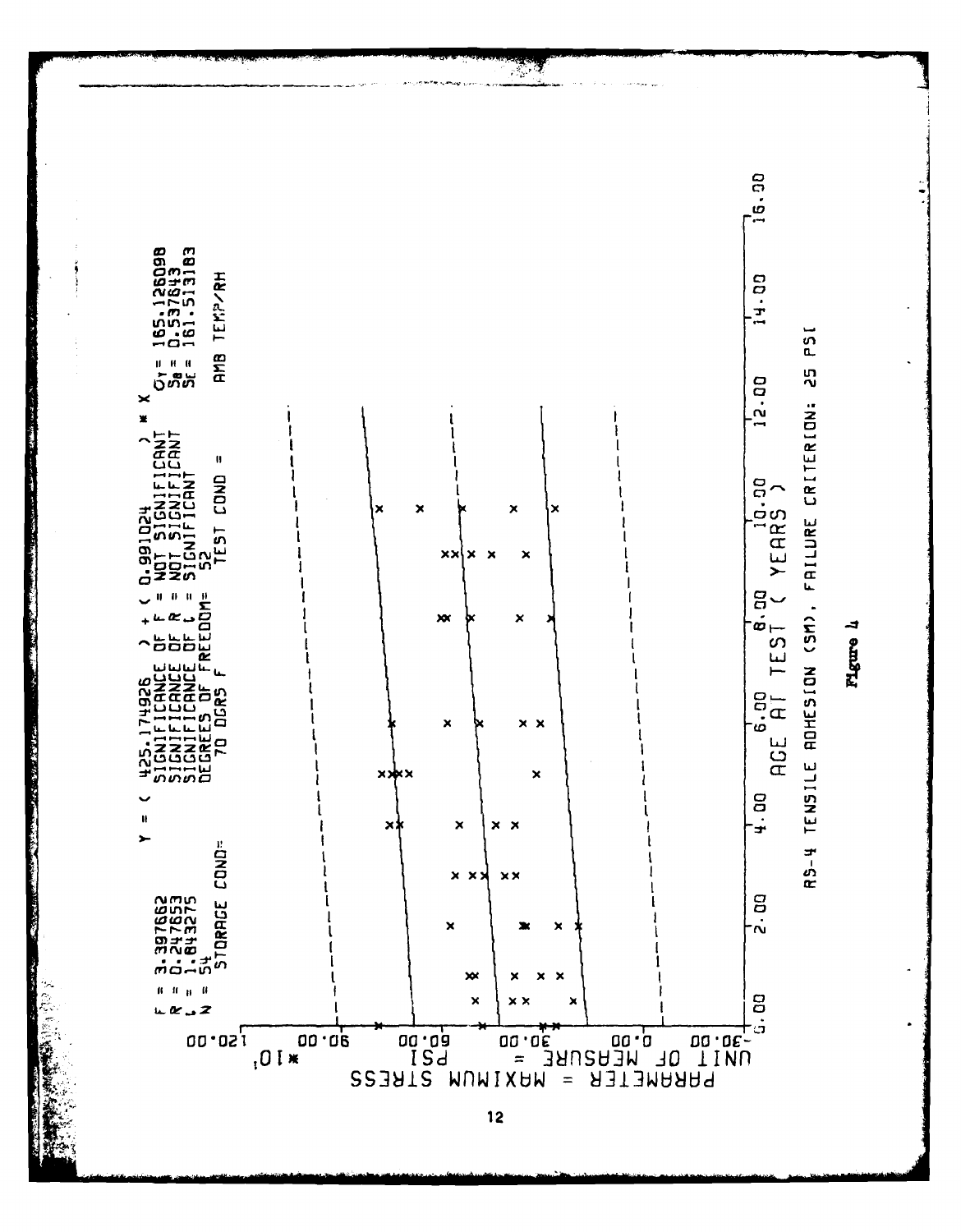

 $1<sub>3</sub>$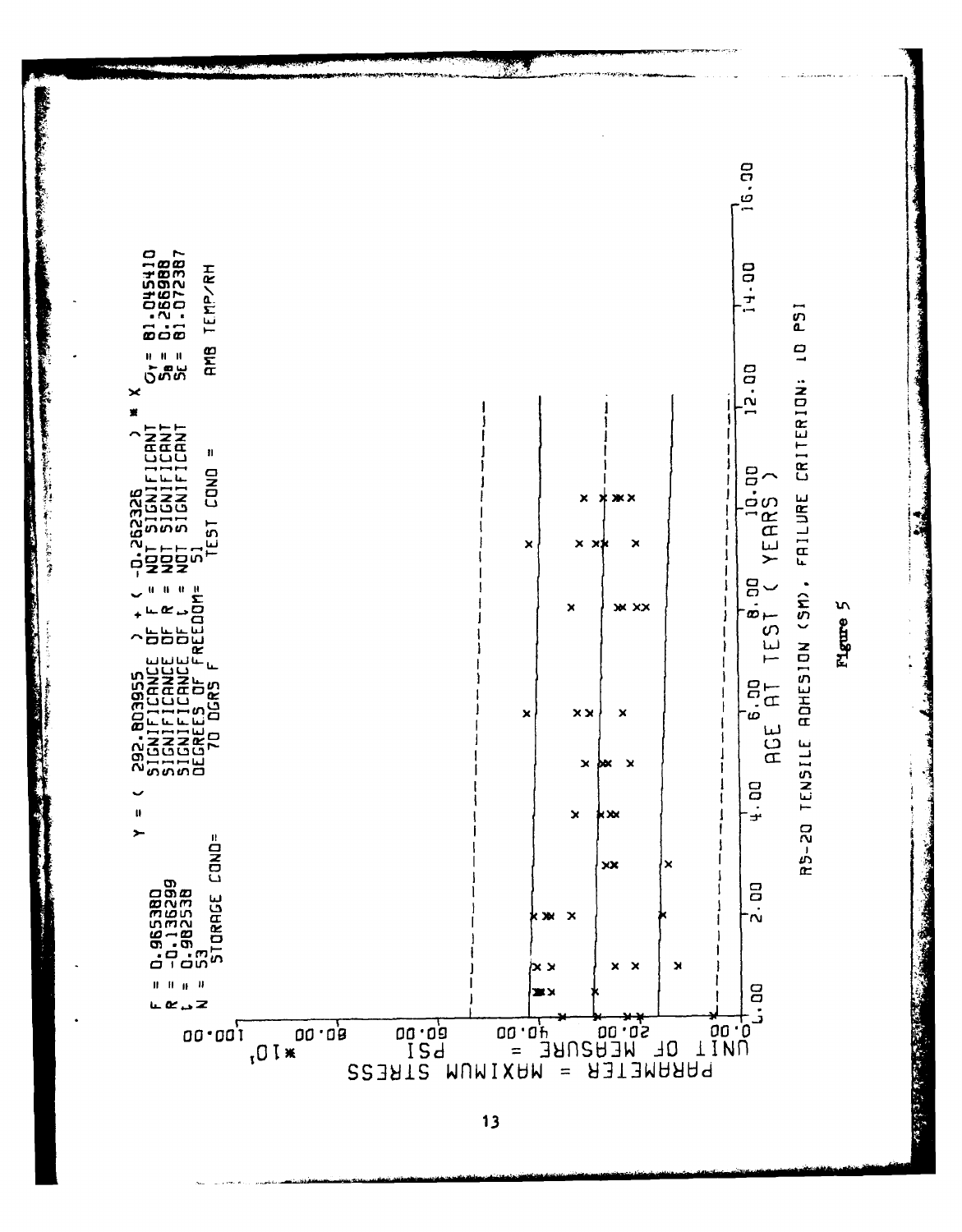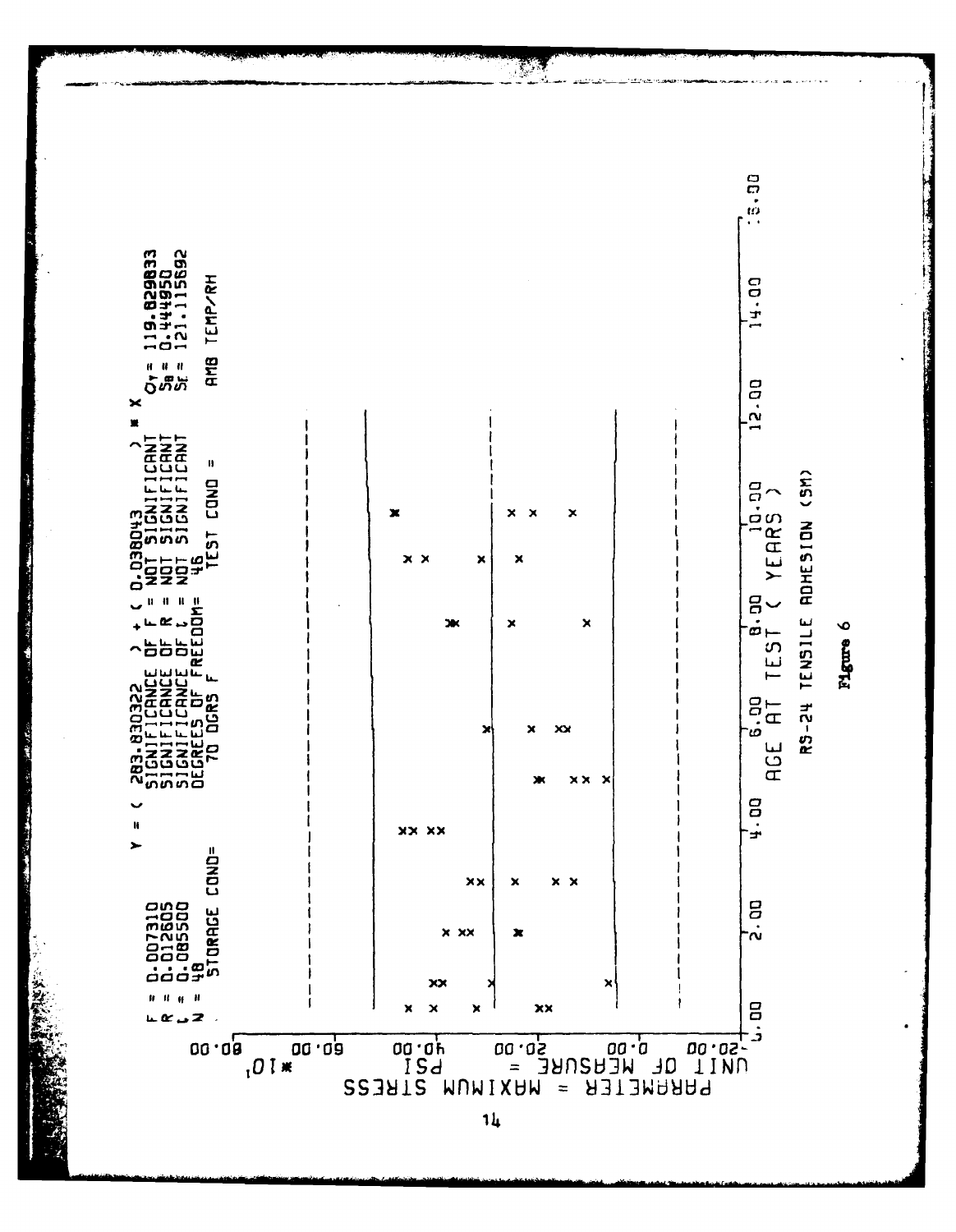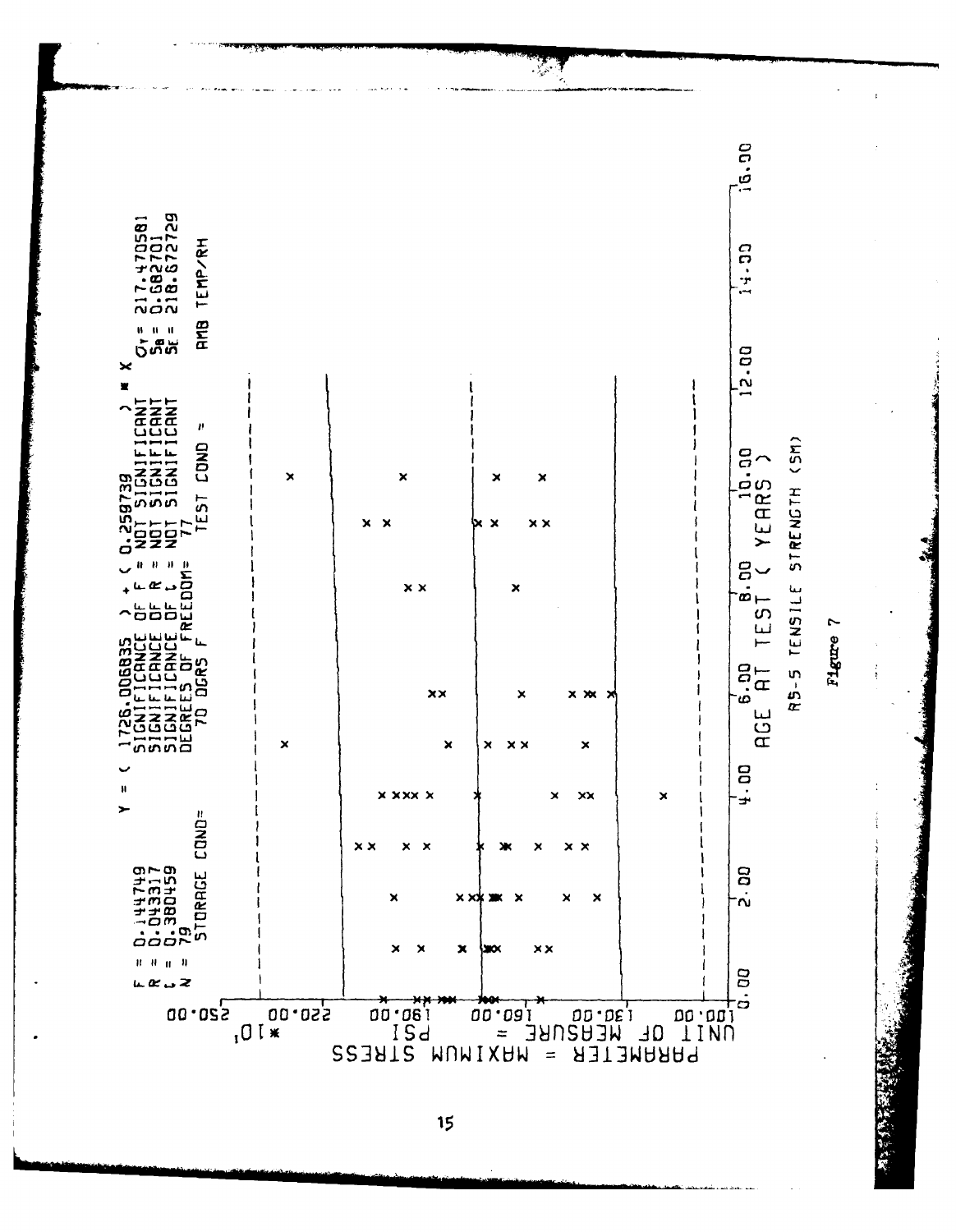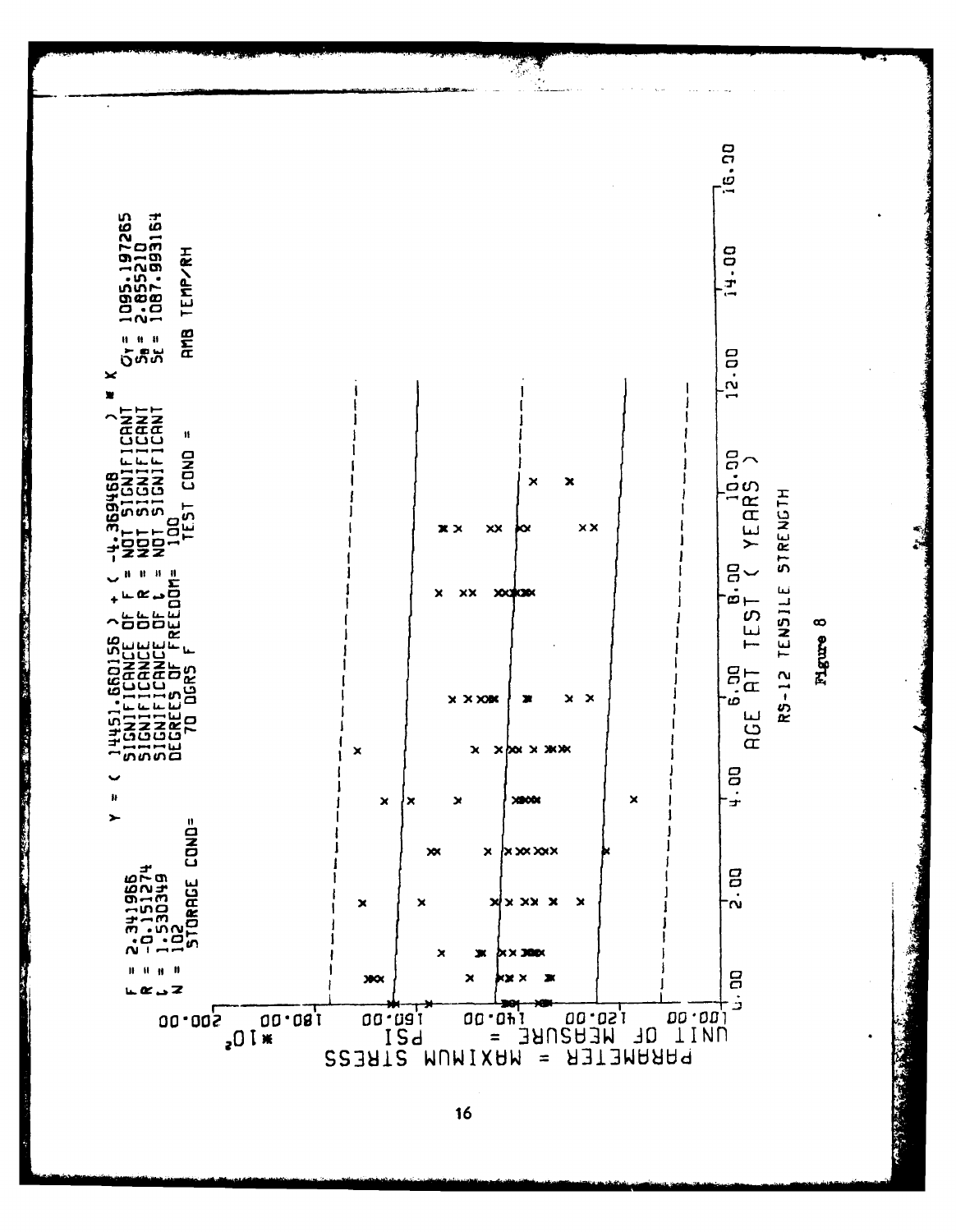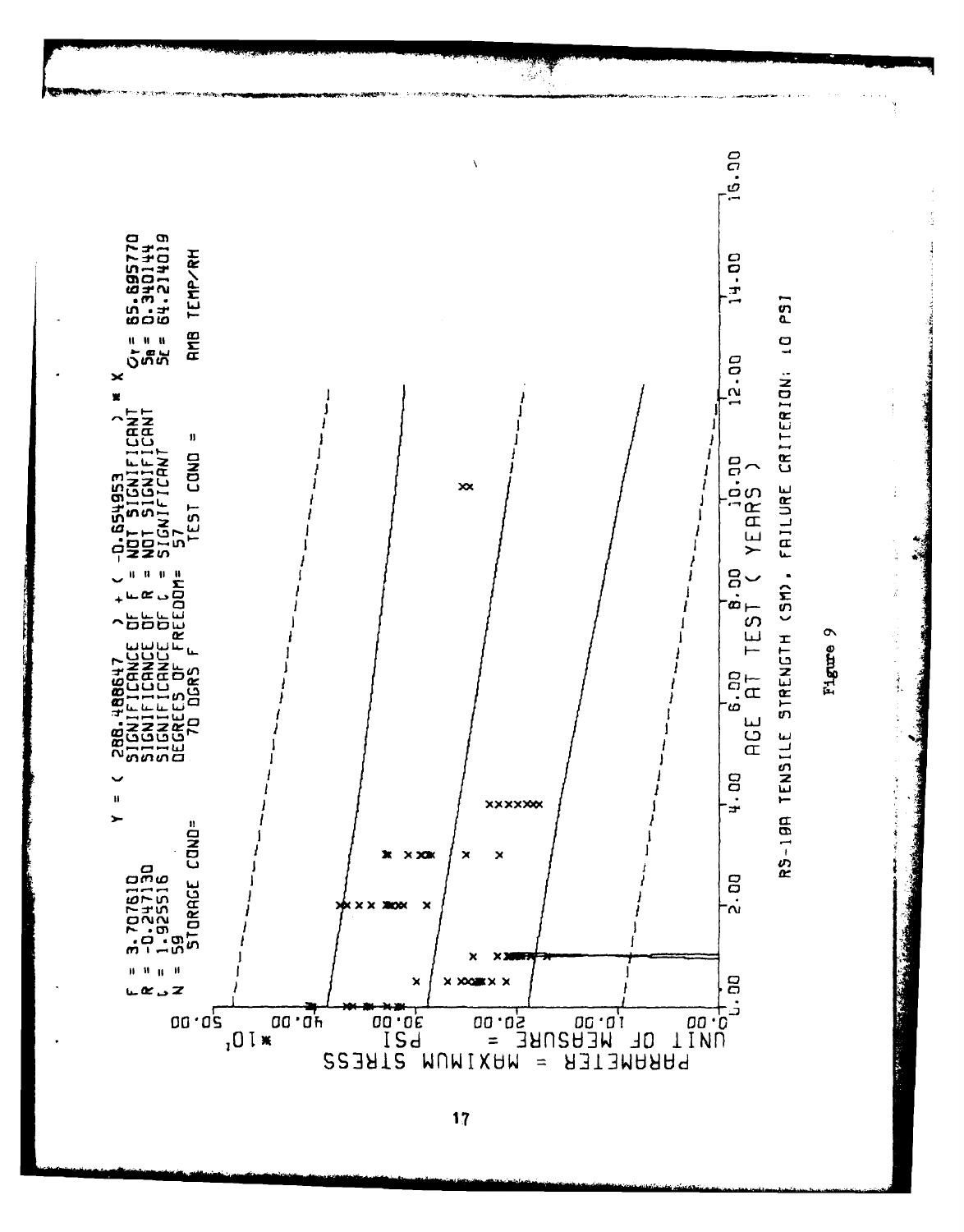

Figure 10

18

さんげん 歌奏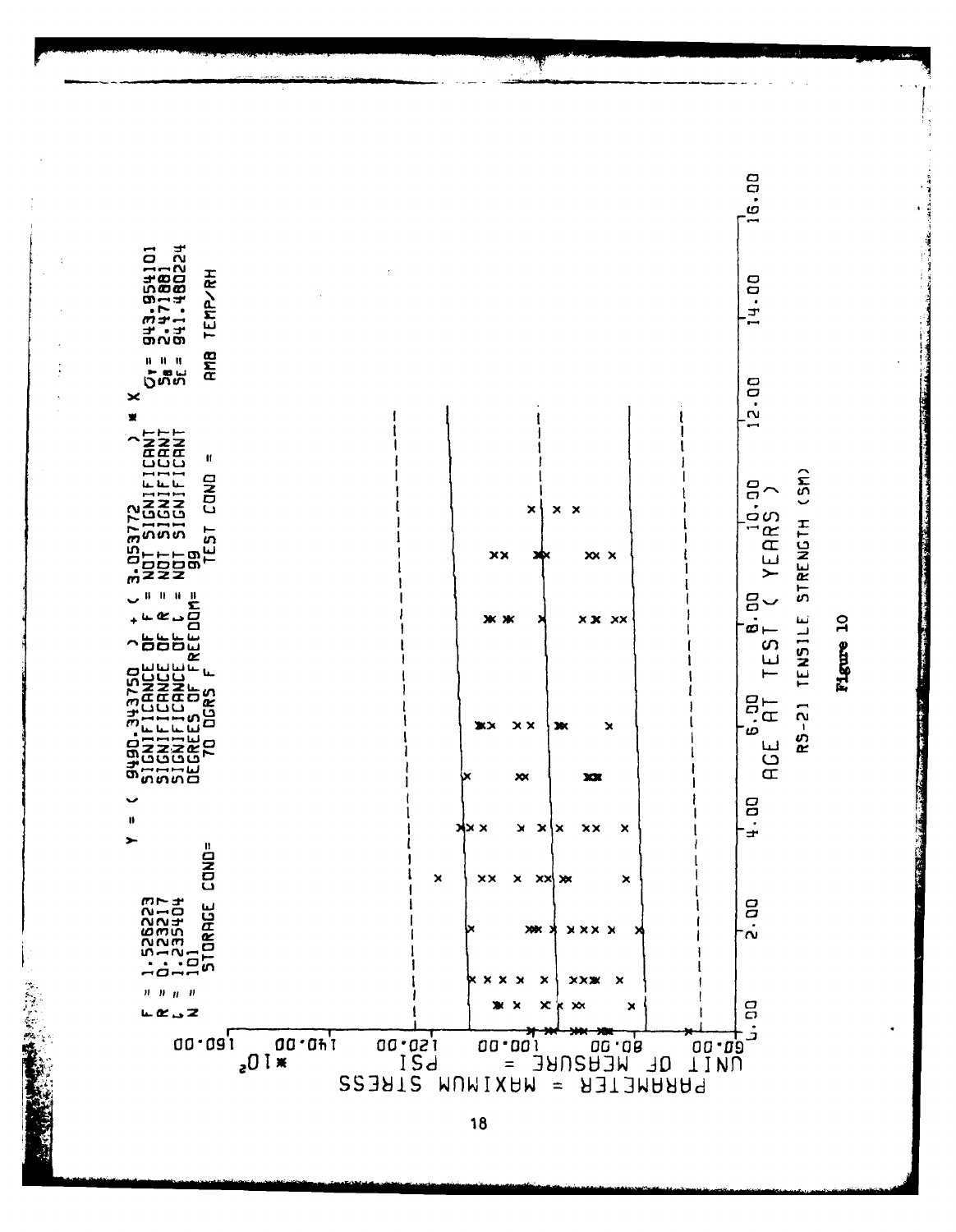

.<br>Количулерия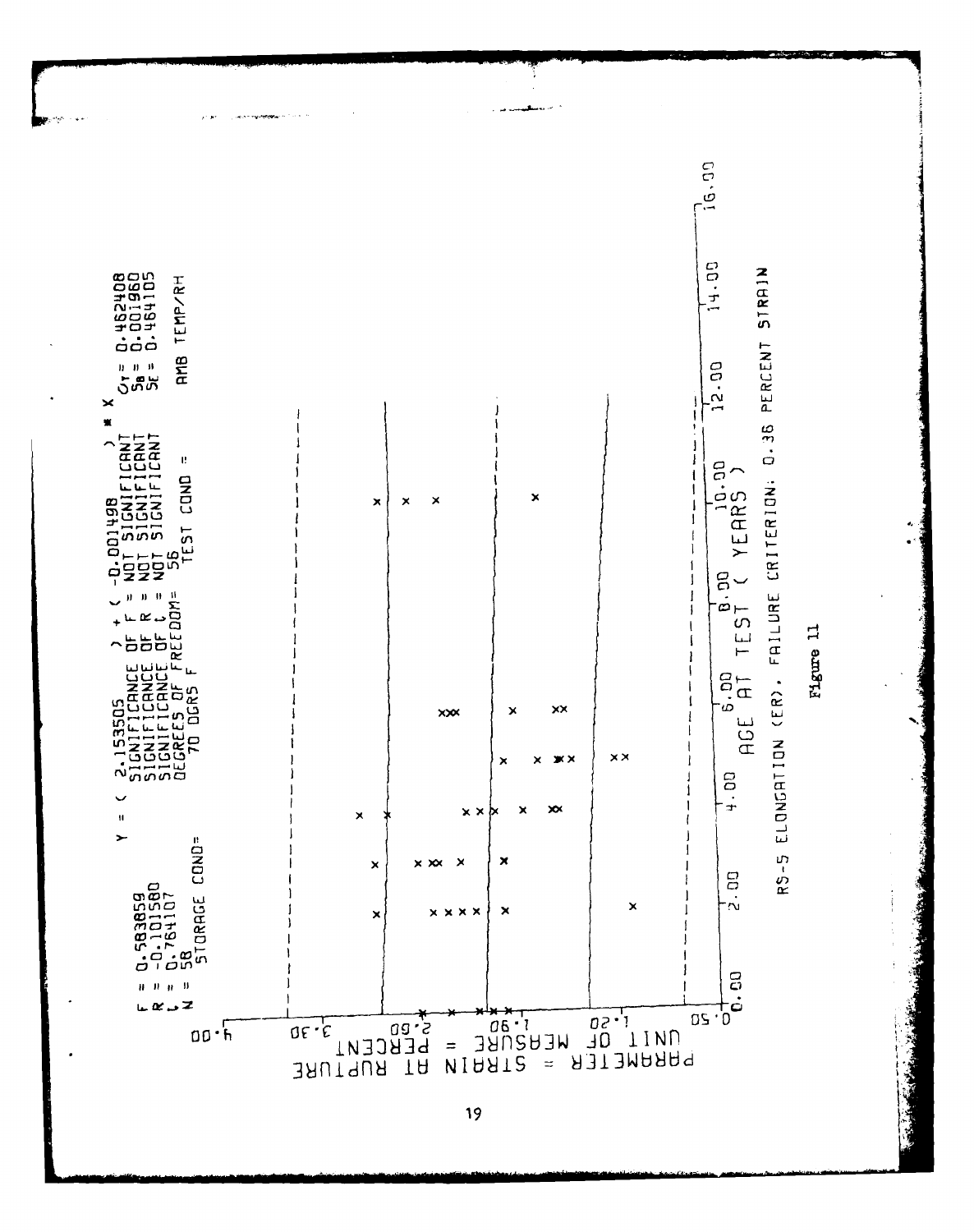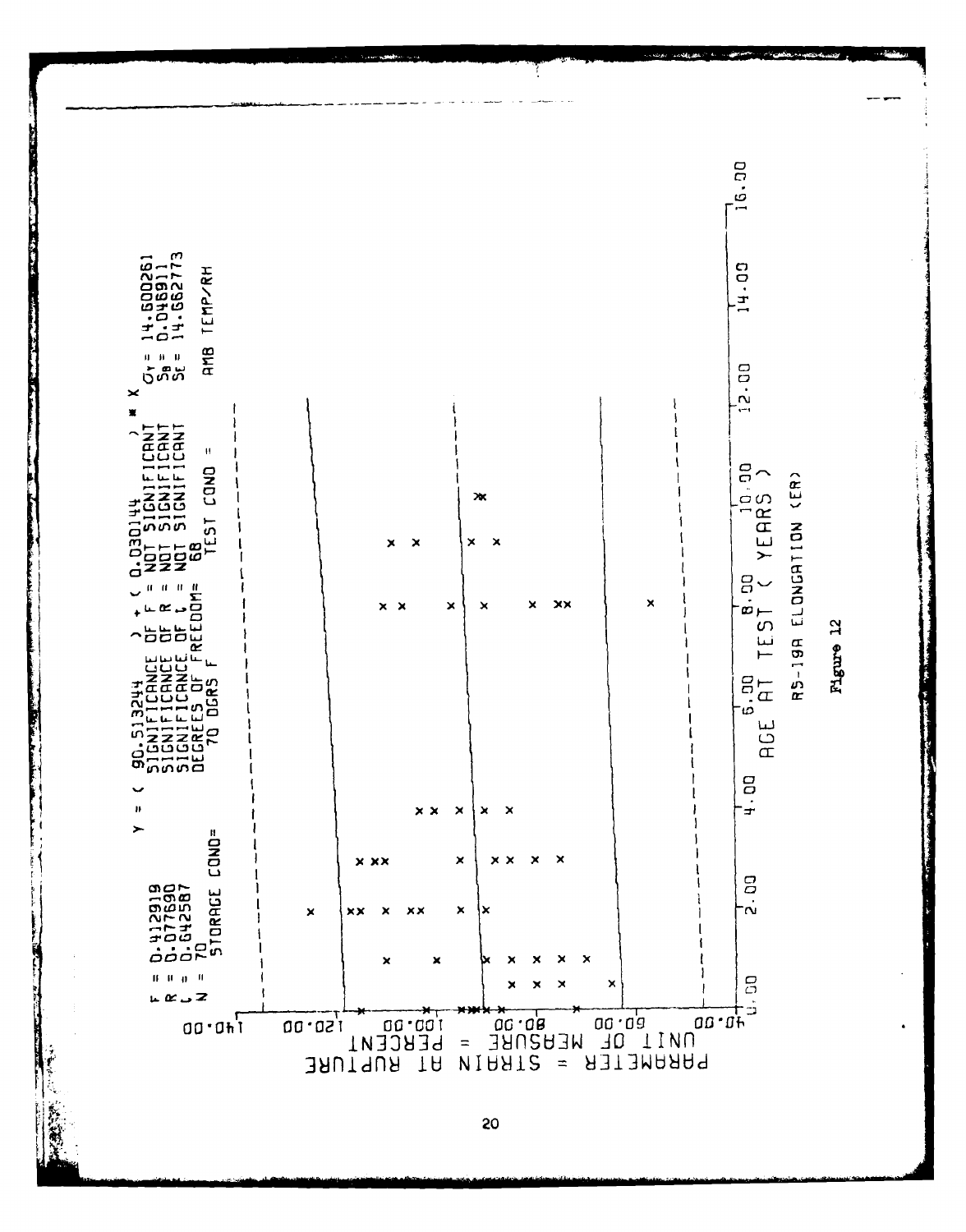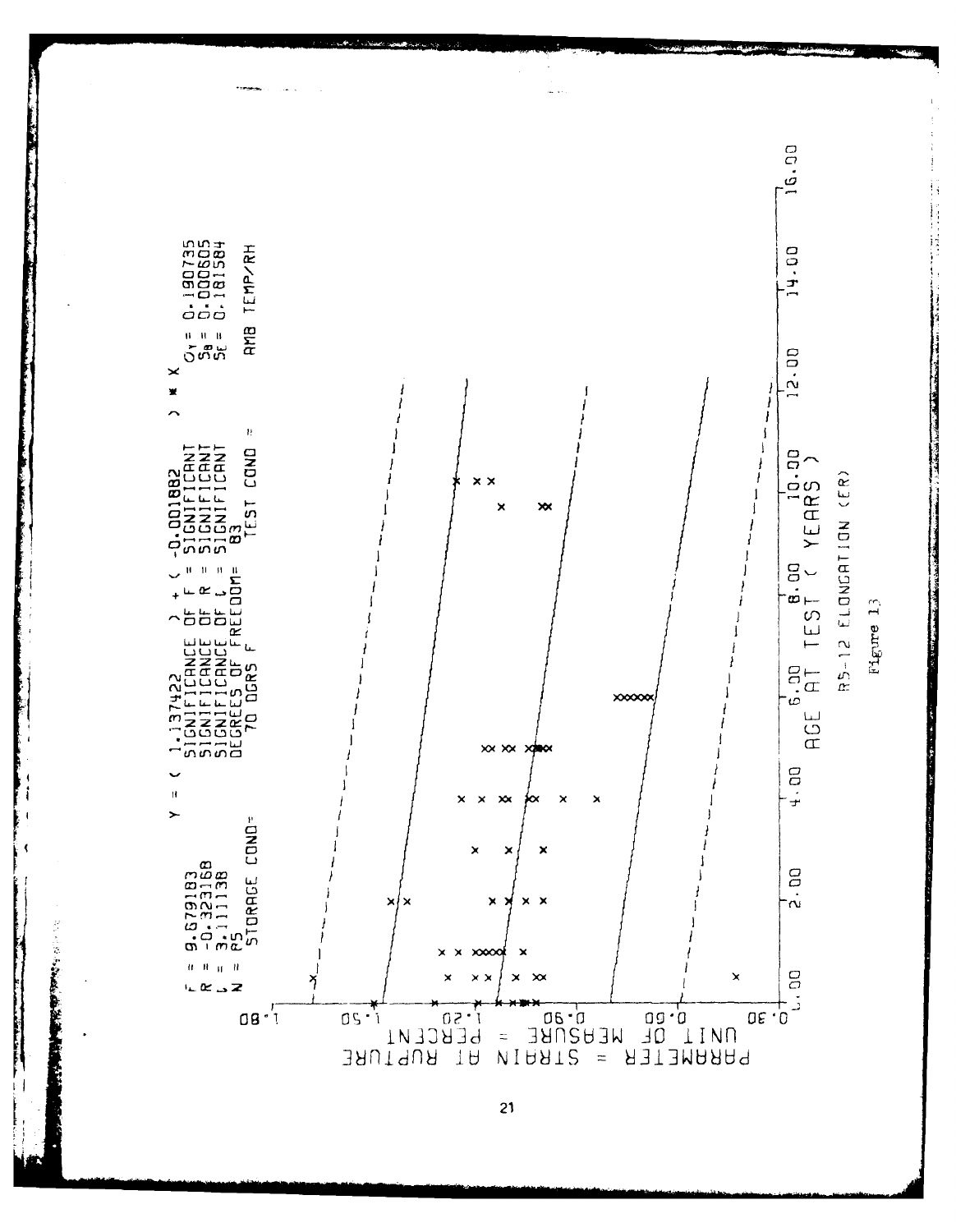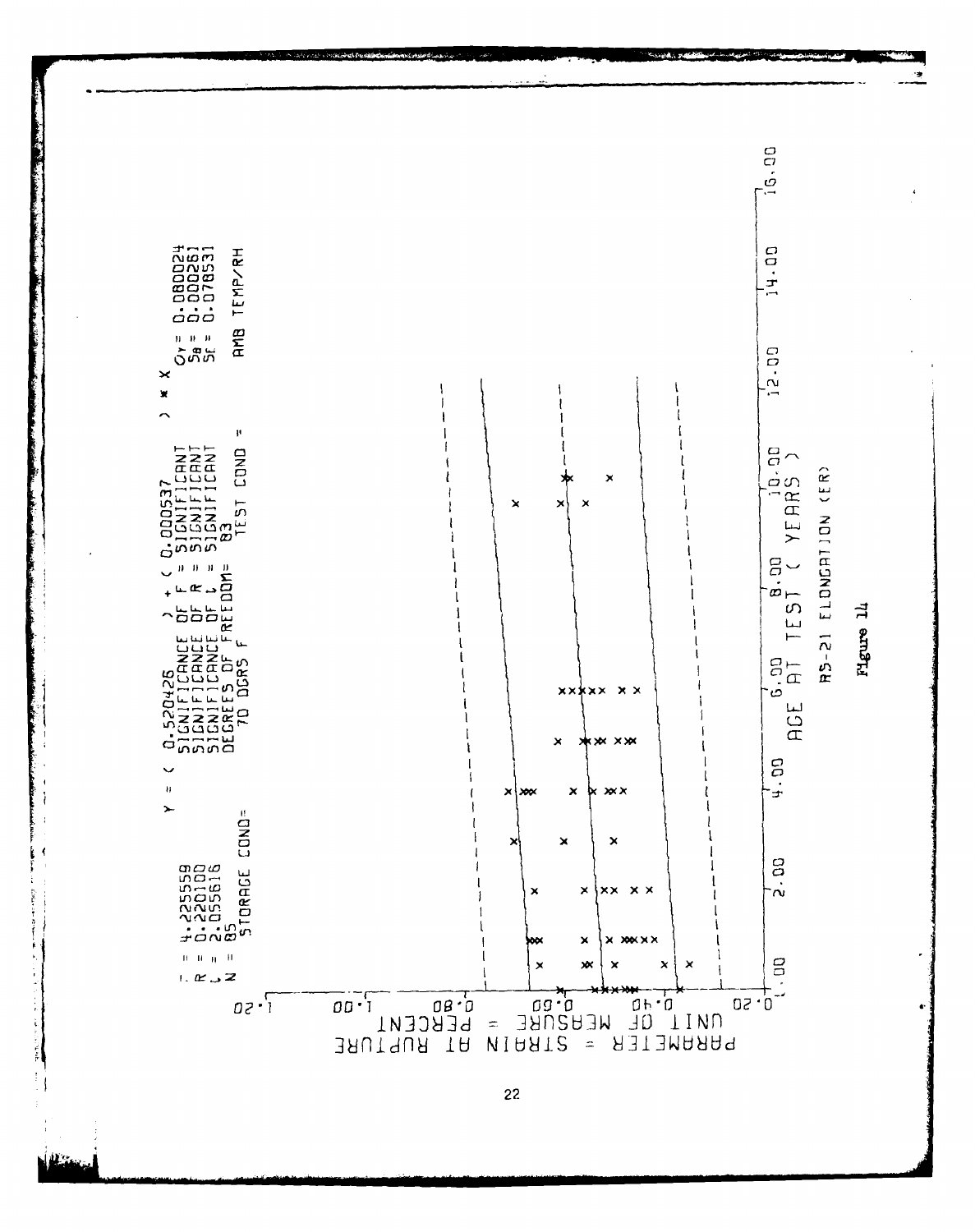# DISTRIBUTION

المهريبين

 $\ddot{\phantom{a}}$ 

NR

i<br>Salah

|                                                                                                                                                               | <b>COPIES</b>     |
|---------------------------------------------------------------------------------------------------------------------------------------------------------------|-------------------|
| <b>OOALC</b><br><b>MMWRMT</b><br><b>MMWRME</b>                                                                                                                | 1<br>$\mathbf{1}$ |
| DDC (TISIR) Cameron Station, Alexandria, VA 22314                                                                                                             | 2                 |
| SAMSO, Norton AFB, CA 92409<br><b>MNNP</b>                                                                                                                    | 1                 |
| TWR Systems, Norton AFB, CA 92409<br>Attn: Mr. J. C. Metcalf, Bldg 523/315                                                                                    | 1                 |
| AFPRO, Thiokol Chemical Corporation<br>Wasatch Division                                                                                                       | $\overline{2}$    |
| P.O. Box 524<br>Brigham City, Utah 84302<br>(Cy to R. E. Keating)                                                                                             |                   |
| AFRPL (MKPB) Edwards AFB, CA 93523                                                                                                                            | 1                 |
| SAC (LGMB) Offutt AFB, NB 68113                                                                                                                               | 1                 |
| U. S. Naval Ordnance Station, Indian Head, MA 20640<br>Attn: Dr. James H. Wiegand<br>Fleet Support Dept., Propulsion<br>System Development Division, Code FS7 | 1                 |
| CPIA. Johns Hopkins University<br>Attn: Dr. P. L. Nichols<br>8621 Georgia Avenue<br>Silver Springs, MA 20910                                                  | $\mathbf{1}$      |
| Naval Plant Branch Representative<br>Attn: Mr. David W. Pratt<br>Bacchus Works<br>Manga, Utah 84044                                                           | $\mathbf{1}$      |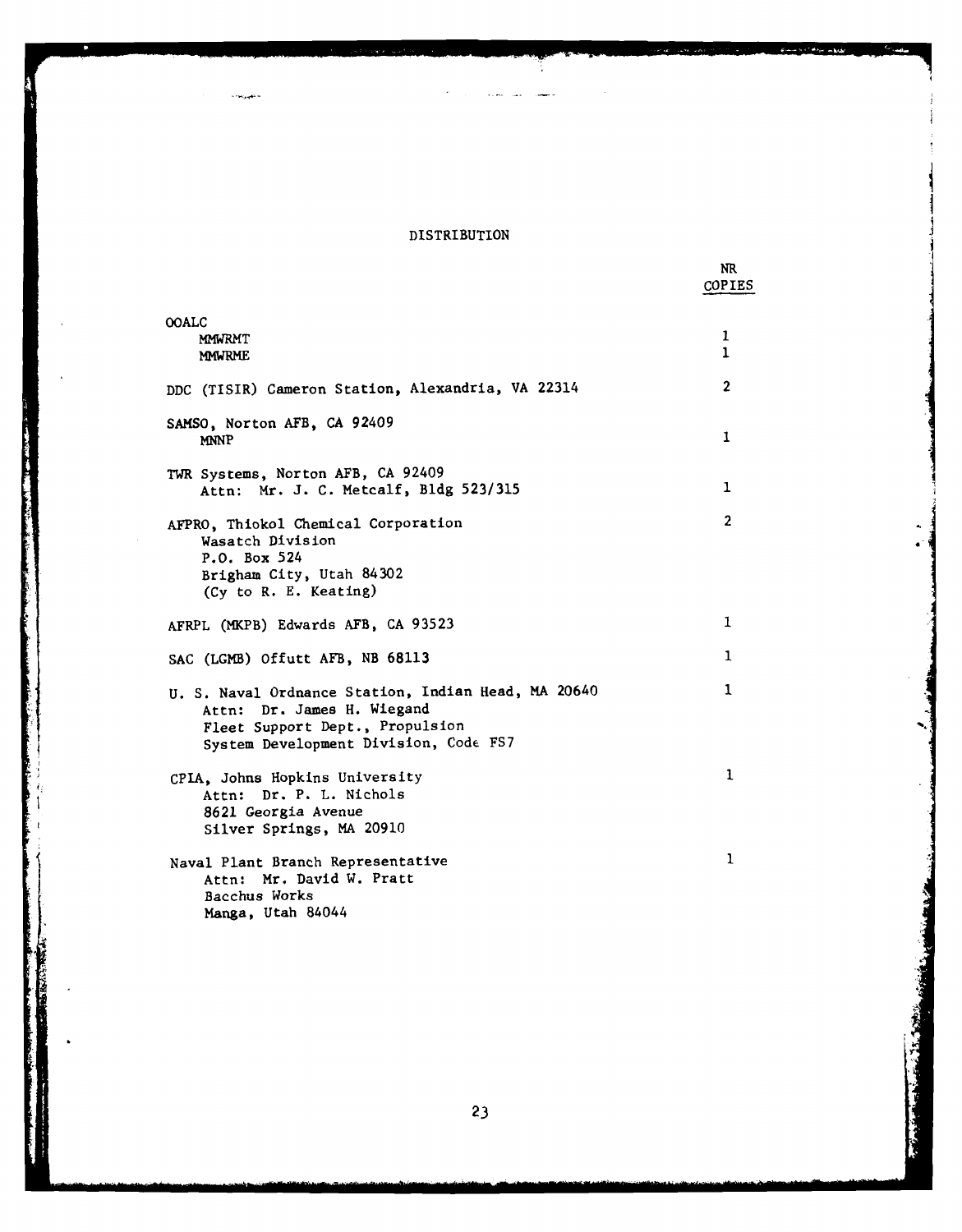| <b>READ INSTRUCTIONS</b><br>REPORT DOCUMENTATION PAGE<br>3. RECIPIENT'S CATALOG NUMBER<br>2. GOVT ACCESSION NO.<br>354(76)<br>$^{\prime}$ M H $\prime$ / $\sim$ $\sim$<br>TITLE (and Sublifie<br>Minuteman Stage I Motor Reliability<br>Improvement Program Surveillands<br>7. AUTHOR(a)<br>John A. Thompson<br>more to trent<br>PERFORMING ORGANIZATION NAME AND ADDRESS<br>Propellant Lab Section<br>Directorate of Maintenance<br>MEMP 1<br><b>R-5MP116P</b><br>00-ALC Hill AFB, Utah 84406<br>11. CONTROLLING OFFICE NAME AND ADDRESS<br>12. REPORT DATE<br>Service Engineering Division<br>Sep<br>76.<br>Directorate of Materiel Management<br><b>13 ROMER OF PAGES</b><br>28<br>00-ALC Hill AFB, Utah 84406<br>14. MONITORING AGENCY NAME & ADDRESS(If different from Controlling Office)<br>15. SECURITY CLASS. (of this report)<br>Unclassified<br>$/$ 2 1 p.<br><b>SCHEDULE</b><br>16. DISTRIBUTION STATEMENT (of this Report)<br>Approved for Public Release, Distribution Unlimited<br>17. DISTRIBUTION STATEMENT (of the abatract entered in Block 20, if different from Report)<br><b>18. SUPPLEMENTARY NOTES</b><br>19. KEY WORDS (Continue on reverse side if necessary and identity by block number)<br>Solid Propellant<br>Minuteman<br>20. ABSTRACT (Continue on reverse aide it necessary and identity by block number)<br>This report contains data and test results from the third time testing of the<br>Minuteman Stage I Reliability Improvement Program (RIP) Surveillance.<br>(See TWR-7300) had tested and reported on this program for eight years up through<br>30 June 1973. The responsibility was then turned over to the Propellant Labora-<br>tory (MANCPO at OO-ALC.<br>In the previous report, data was compared with Thiokol data and was presented<br>in the same format as in Thiokol's final report. In this report, Thiokol's data<br>DD $_{1,4M}^{10RM}$ 1473<br><b>EDITION OF 1 NOV 65 IS OBSOLETE-</b> | <b>T. REPORT NUMBER</b> |                                               |
|----------------------------------------------------------------------------------------------------------------------------------------------------------------------------------------------------------------------------------------------------------------------------------------------------------------------------------------------------------------------------------------------------------------------------------------------------------------------------------------------------------------------------------------------------------------------------------------------------------------------------------------------------------------------------------------------------------------------------------------------------------------------------------------------------------------------------------------------------------------------------------------------------------------------------------------------------------------------------------------------------------------------------------------------------------------------------------------------------------------------------------------------------------------------------------------------------------------------------------------------------------------------------------------------------------------------------------------------------------------------------------------------------------------------------------------------------------------------------------------------------------------------------------------------------------------------------------------------------------------------------------------------------------------------------------------------------------------------------------------------------------------------------------------------------------------------------------------------------------------------------------------------------------------------------------------------------|-------------------------|-----------------------------------------------|
|                                                                                                                                                                                                                                                                                                                                                                                                                                                                                                                                                                                                                                                                                                                                                                                                                                                                                                                                                                                                                                                                                                                                                                                                                                                                                                                                                                                                                                                                                                                                                                                                                                                                                                                                                                                                                                                                                                                                                    |                         | BEFORE COMPLETING FORM                        |
|                                                                                                                                                                                                                                                                                                                                                                                                                                                                                                                                                                                                                                                                                                                                                                                                                                                                                                                                                                                                                                                                                                                                                                                                                                                                                                                                                                                                                                                                                                                                                                                                                                                                                                                                                                                                                                                                                                                                                    |                         |                                               |
|                                                                                                                                                                                                                                                                                                                                                                                                                                                                                                                                                                                                                                                                                                                                                                                                                                                                                                                                                                                                                                                                                                                                                                                                                                                                                                                                                                                                                                                                                                                                                                                                                                                                                                                                                                                                                                                                                                                                                    |                         | 5. TYPE OF REPORT & PERIOD COVERED            |
|                                                                                                                                                                                                                                                                                                                                                                                                                                                                                                                                                                                                                                                                                                                                                                                                                                                                                                                                                                                                                                                                                                                                                                                                                                                                                                                                                                                                                                                                                                                                                                                                                                                                                                                                                                                                                                                                                                                                                    |                         | Test Results - Semi Annual                    |
|                                                                                                                                                                                                                                                                                                                                                                                                                                                                                                                                                                                                                                                                                                                                                                                                                                                                                                                                                                                                                                                                                                                                                                                                                                                                                                                                                                                                                                                                                                                                                                                                                                                                                                                                                                                                                                                                                                                                                    |                         | 6. PERFORMING ORG. REPORT NUMBER              |
|                                                                                                                                                                                                                                                                                                                                                                                                                                                                                                                                                                                                                                                                                                                                                                                                                                                                                                                                                                                                                                                                                                                                                                                                                                                                                                                                                                                                                                                                                                                                                                                                                                                                                                                                                                                                                                                                                                                                                    |                         | <b>8. CONTRACT OR GRANT NUMBER(e)</b>         |
|                                                                                                                                                                                                                                                                                                                                                                                                                                                                                                                                                                                                                                                                                                                                                                                                                                                                                                                                                                                                                                                                                                                                                                                                                                                                                                                                                                                                                                                                                                                                                                                                                                                                                                                                                                                                                                                                                                                                                    |                         |                                               |
|                                                                                                                                                                                                                                                                                                                                                                                                                                                                                                                                                                                                                                                                                                                                                                                                                                                                                                                                                                                                                                                                                                                                                                                                                                                                                                                                                                                                                                                                                                                                                                                                                                                                                                                                                                                                                                                                                                                                                    |                         | 10. PROGRAM ELEMENT, PROJECT, TASK            |
|                                                                                                                                                                                                                                                                                                                                                                                                                                                                                                                                                                                                                                                                                                                                                                                                                                                                                                                                                                                                                                                                                                                                                                                                                                                                                                                                                                                                                                                                                                                                                                                                                                                                                                                                                                                                                                                                                                                                                    |                         |                                               |
|                                                                                                                                                                                                                                                                                                                                                                                                                                                                                                                                                                                                                                                                                                                                                                                                                                                                                                                                                                                                                                                                                                                                                                                                                                                                                                                                                                                                                                                                                                                                                                                                                                                                                                                                                                                                                                                                                                                                                    |                         |                                               |
|                                                                                                                                                                                                                                                                                                                                                                                                                                                                                                                                                                                                                                                                                                                                                                                                                                                                                                                                                                                                                                                                                                                                                                                                                                                                                                                                                                                                                                                                                                                                                                                                                                                                                                                                                                                                                                                                                                                                                    |                         |                                               |
|                                                                                                                                                                                                                                                                                                                                                                                                                                                                                                                                                                                                                                                                                                                                                                                                                                                                                                                                                                                                                                                                                                                                                                                                                                                                                                                                                                                                                                                                                                                                                                                                                                                                                                                                                                                                                                                                                                                                                    |                         |                                               |
|                                                                                                                                                                                                                                                                                                                                                                                                                                                                                                                                                                                                                                                                                                                                                                                                                                                                                                                                                                                                                                                                                                                                                                                                                                                                                                                                                                                                                                                                                                                                                                                                                                                                                                                                                                                                                                                                                                                                                    |                         |                                               |
|                                                                                                                                                                                                                                                                                                                                                                                                                                                                                                                                                                                                                                                                                                                                                                                                                                                                                                                                                                                                                                                                                                                                                                                                                                                                                                                                                                                                                                                                                                                                                                                                                                                                                                                                                                                                                                                                                                                                                    |                         |                                               |
|                                                                                                                                                                                                                                                                                                                                                                                                                                                                                                                                                                                                                                                                                                                                                                                                                                                                                                                                                                                                                                                                                                                                                                                                                                                                                                                                                                                                                                                                                                                                                                                                                                                                                                                                                                                                                                                                                                                                                    |                         |                                               |
|                                                                                                                                                                                                                                                                                                                                                                                                                                                                                                                                                                                                                                                                                                                                                                                                                                                                                                                                                                                                                                                                                                                                                                                                                                                                                                                                                                                                                                                                                                                                                                                                                                                                                                                                                                                                                                                                                                                                                    |                         | <b>154 DECLASSIFICATION/DOWNGRADING</b>       |
|                                                                                                                                                                                                                                                                                                                                                                                                                                                                                                                                                                                                                                                                                                                                                                                                                                                                                                                                                                                                                                                                                                                                                                                                                                                                                                                                                                                                                                                                                                                                                                                                                                                                                                                                                                                                                                                                                                                                                    |                         |                                               |
|                                                                                                                                                                                                                                                                                                                                                                                                                                                                                                                                                                                                                                                                                                                                                                                                                                                                                                                                                                                                                                                                                                                                                                                                                                                                                                                                                                                                                                                                                                                                                                                                                                                                                                                                                                                                                                                                                                                                                    |                         |                                               |
|                                                                                                                                                                                                                                                                                                                                                                                                                                                                                                                                                                                                                                                                                                                                                                                                                                                                                                                                                                                                                                                                                                                                                                                                                                                                                                                                                                                                                                                                                                                                                                                                                                                                                                                                                                                                                                                                                                                                                    |                         |                                               |
|                                                                                                                                                                                                                                                                                                                                                                                                                                                                                                                                                                                                                                                                                                                                                                                                                                                                                                                                                                                                                                                                                                                                                                                                                                                                                                                                                                                                                                                                                                                                                                                                                                                                                                                                                                                                                                                                                                                                                    |                         |                                               |
|                                                                                                                                                                                                                                                                                                                                                                                                                                                                                                                                                                                                                                                                                                                                                                                                                                                                                                                                                                                                                                                                                                                                                                                                                                                                                                                                                                                                                                                                                                                                                                                                                                                                                                                                                                                                                                                                                                                                                    |                         |                                               |
|                                                                                                                                                                                                                                                                                                                                                                                                                                                                                                                                                                                                                                                                                                                                                                                                                                                                                                                                                                                                                                                                                                                                                                                                                                                                                                                                                                                                                                                                                                                                                                                                                                                                                                                                                                                                                                                                                                                                                    |                         |                                               |
|                                                                                                                                                                                                                                                                                                                                                                                                                                                                                                                                                                                                                                                                                                                                                                                                                                                                                                                                                                                                                                                                                                                                                                                                                                                                                                                                                                                                                                                                                                                                                                                                                                                                                                                                                                                                                                                                                                                                                    |                         |                                               |
|                                                                                                                                                                                                                                                                                                                                                                                                                                                                                                                                                                                                                                                                                                                                                                                                                                                                                                                                                                                                                                                                                                                                                                                                                                                                                                                                                                                                                                                                                                                                                                                                                                                                                                                                                                                                                                                                                                                                                    |                         |                                               |
|                                                                                                                                                                                                                                                                                                                                                                                                                                                                                                                                                                                                                                                                                                                                                                                                                                                                                                                                                                                                                                                                                                                                                                                                                                                                                                                                                                                                                                                                                                                                                                                                                                                                                                                                                                                                                                                                                                                                                    |                         |                                               |
|                                                                                                                                                                                                                                                                                                                                                                                                                                                                                                                                                                                                                                                                                                                                                                                                                                                                                                                                                                                                                                                                                                                                                                                                                                                                                                                                                                                                                                                                                                                                                                                                                                                                                                                                                                                                                                                                                                                                                    |                         |                                               |
|                                                                                                                                                                                                                                                                                                                                                                                                                                                                                                                                                                                                                                                                                                                                                                                                                                                                                                                                                                                                                                                                                                                                                                                                                                                                                                                                                                                                                                                                                                                                                                                                                                                                                                                                                                                                                                                                                                                                                    |                         |                                               |
|                                                                                                                                                                                                                                                                                                                                                                                                                                                                                                                                                                                                                                                                                                                                                                                                                                                                                                                                                                                                                                                                                                                                                                                                                                                                                                                                                                                                                                                                                                                                                                                                                                                                                                                                                                                                                                                                                                                                                    |                         |                                               |
|                                                                                                                                                                                                                                                                                                                                                                                                                                                                                                                                                                                                                                                                                                                                                                                                                                                                                                                                                                                                                                                                                                                                                                                                                                                                                                                                                                                                                                                                                                                                                                                                                                                                                                                                                                                                                                                                                                                                                    |                         |                                               |
|                                                                                                                                                                                                                                                                                                                                                                                                                                                                                                                                                                                                                                                                                                                                                                                                                                                                                                                                                                                                                                                                                                                                                                                                                                                                                                                                                                                                                                                                                                                                                                                                                                                                                                                                                                                                                                                                                                                                                    |                         |                                               |
|                                                                                                                                                                                                                                                                                                                                                                                                                                                                                                                                                                                                                                                                                                                                                                                                                                                                                                                                                                                                                                                                                                                                                                                                                                                                                                                                                                                                                                                                                                                                                                                                                                                                                                                                                                                                                                                                                                                                                    |                         |                                               |
|                                                                                                                                                                                                                                                                                                                                                                                                                                                                                                                                                                                                                                                                                                                                                                                                                                                                                                                                                                                                                                                                                                                                                                                                                                                                                                                                                                                                                                                                                                                                                                                                                                                                                                                                                                                                                                                                                                                                                    |                         | Thiokol                                       |
|                                                                                                                                                                                                                                                                                                                                                                                                                                                                                                                                                                                                                                                                                                                                                                                                                                                                                                                                                                                                                                                                                                                                                                                                                                                                                                                                                                                                                                                                                                                                                                                                                                                                                                                                                                                                                                                                                                                                                    |                         |                                               |
|                                                                                                                                                                                                                                                                                                                                                                                                                                                                                                                                                                                                                                                                                                                                                                                                                                                                                                                                                                                                                                                                                                                                                                                                                                                                                                                                                                                                                                                                                                                                                                                                                                                                                                                                                                                                                                                                                                                                                    |                         |                                               |
|                                                                                                                                                                                                                                                                                                                                                                                                                                                                                                                                                                                                                                                                                                                                                                                                                                                                                                                                                                                                                                                                                                                                                                                                                                                                                                                                                                                                                                                                                                                                                                                                                                                                                                                                                                                                                                                                                                                                                    |                         |                                               |
|                                                                                                                                                                                                                                                                                                                                                                                                                                                                                                                                                                                                                                                                                                                                                                                                                                                                                                                                                                                                                                                                                                                                                                                                                                                                                                                                                                                                                                                                                                                                                                                                                                                                                                                                                                                                                                                                                                                                                    | 24                      | ASSIFICATION OF THIS PAGE (When Data Entered) |